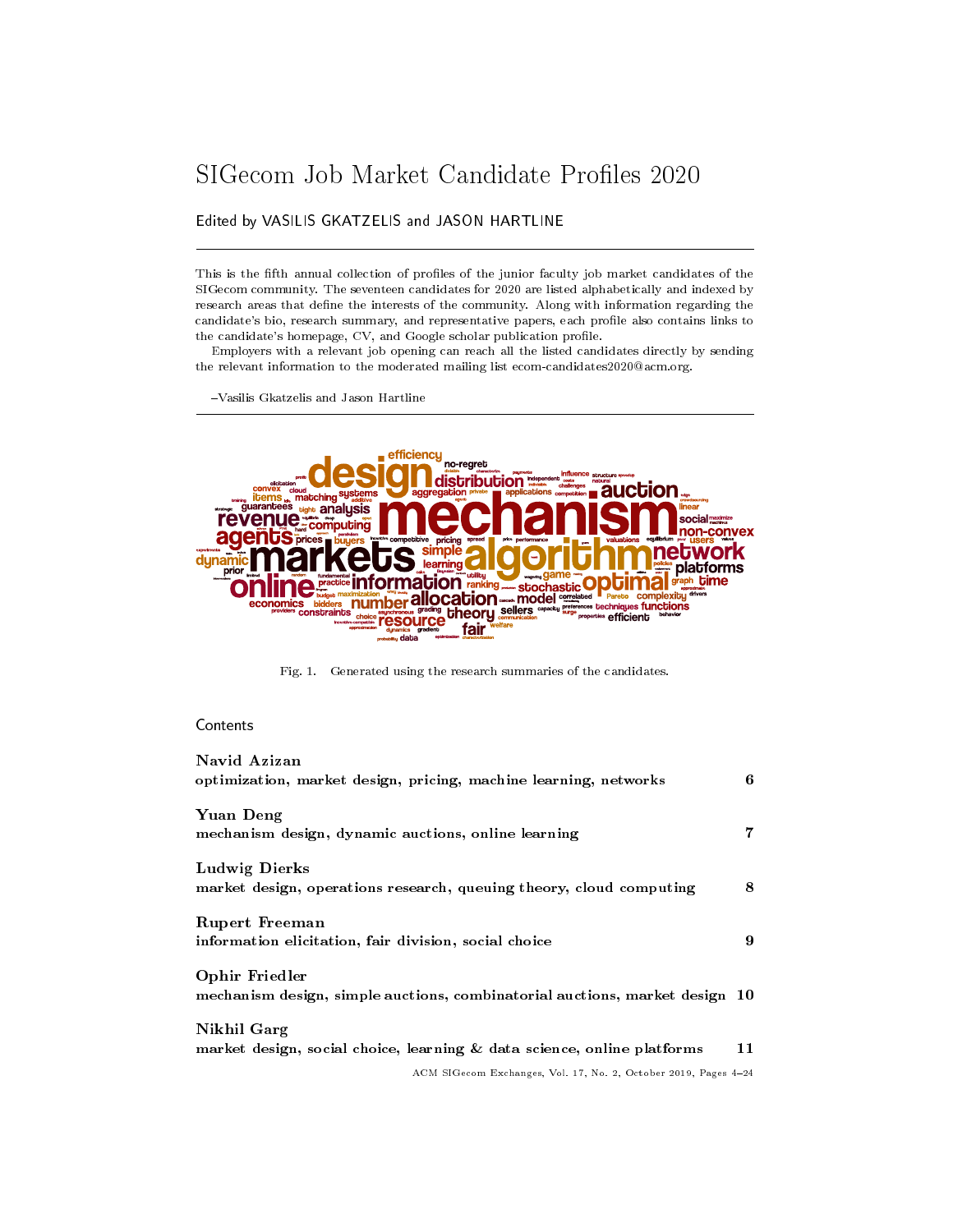| Aleck Johnsen<br>mechanism design, inference, online markets, prior independence               | 12 |
|------------------------------------------------------------------------------------------------|----|
| Bo Li<br>fair division, mechanism design, online algorithms, blockchain                        | 13 |
| Amin Rahimian<br>social networks, influence maximization, social learning, social contagion    | 14 |
| Ariel Schvartzman Cohenca<br>mechanism design, menu complexity, tournament design              | 15 |
| Ali Shameli<br>mechanism design, matching markets, revenue management                          | 16 |
| Biaoshuai Tao<br>influence maximization, social networks, fair division, resource allocation   | 17 |
| Yixin Tao<br>market efficiency and dynamics, asynchronous optimization, fair division          | 18 |
| Alexandros Voudouris<br>resource allocation, price of anarchy, rank aggregation, peer grading  | 19 |
| David Wajc<br>matching, online algorithms, dynamic algorithms                                  | 20 |
| Fang-Yi Yu<br>social networks, dynamical systems, information elicitation                      | 21 |
| <b>Manolis Zampetakis</b><br>statistics, machine learning, complexity theory, mechanism design | 22 |

ACM SIGecom Exchanges, Vol. 17, No. 2, October 2019, Pages [4](#page-0-0)24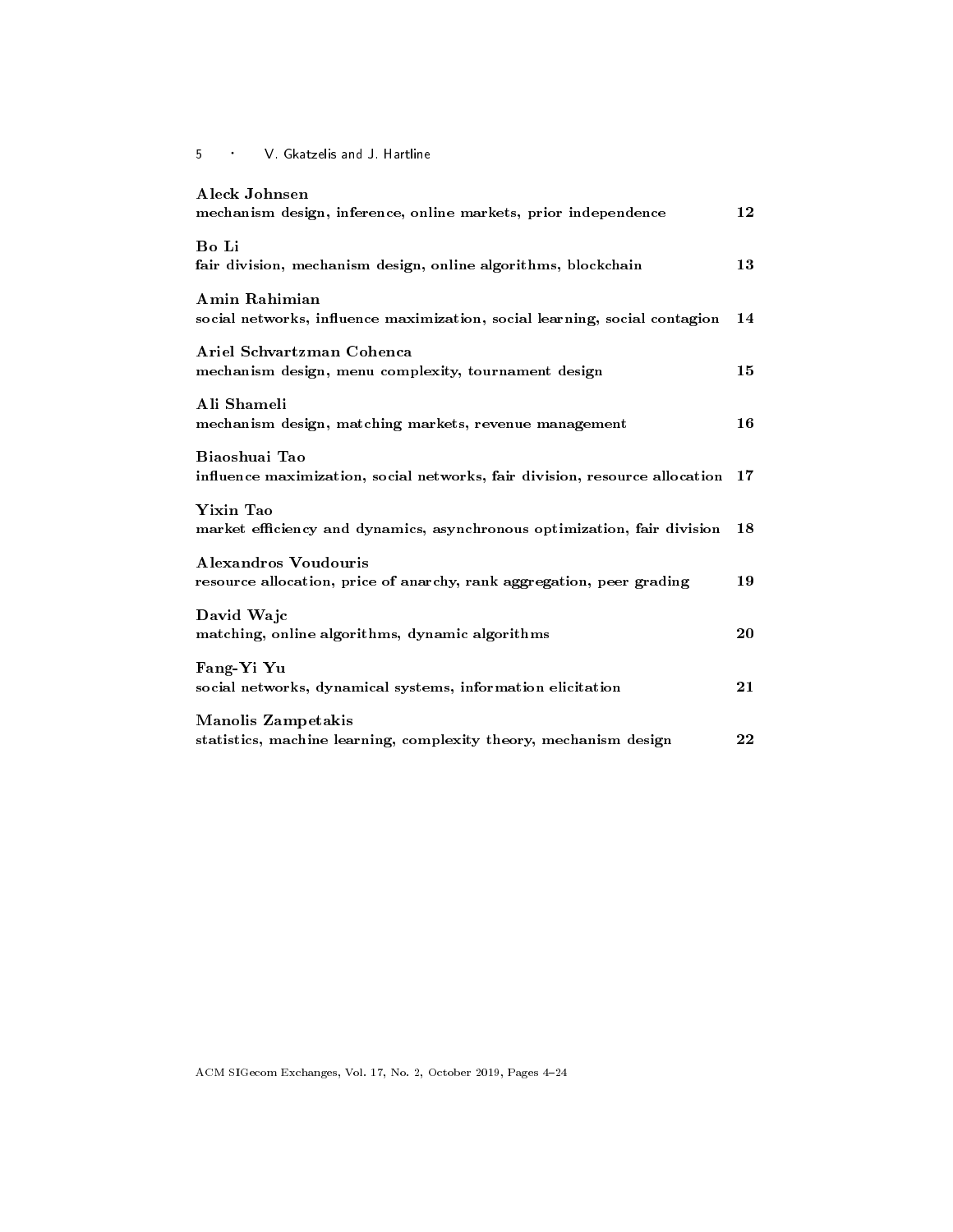#### <span id="page-2-1"></span><span id="page-2-0"></span>NAVID AZIZAN [\(Homepage,](http://www.caltech.edu/~nazizanr) [CV,](https://drive.google.com/file/d/1TbgTVBx_w4Na_bFJMITk1xIvuuBuahSe) [Scholar\)](https://scholar.google.com/citations?user=3gMiILkAAAAJ)

Thesis: Optimization Algorithms for Non-Convex and Networked Systems

Advisor: Adam Wierman and Babak Hassibi, California Institute of Technology

Brief Biography: Navid Azizan is a PhD candidate in Computing and Mathematical Sciences (CMS) at the California Institute of Technology (Caltech), where he is co-advised by Adam Wierman and Babak Hassibi. During the summer of 2019, he was a research scientist intern at Google DeepMind. He received the B.Sc. degree form Sharif University of Technology and the M.Sc. degree from the University of Southern California, in 2013 and 2015, respectively. His research interests broadly lie in optimization, networks, markets, and machine learning. He is the recipient of several awards, including the 2016 ACM GreenMetrics Best Student Paper Award, the Amazon PhD Fellowship, and the PIMCO PhD Fellowship.

Research Summary: While convexity is a foundational assumption in much of the literature in both computing and economics, most systems are *non-convex* in practice, and not accounting for these non-convexities can lead to signicant inef ficiencies. The other challenging aspect of today's large-scale systems is that they are networked. My research is aimed at developing new tools for solving non-convex and networked problems and applying these tools to real-world systems in various domains such as market design and machine learning.

One of the most important examples of non-convex problems in economics is that of pricing in non-convex markets (which is, for instance, of crucial importance to energy markets). When the costs are non-convex, there may be no linear prices that support a competitive equilibrium, and there is a large literature on how to determine prices in such markets. However, all the existing pricing schemes lack important economic properties. In [1], we provide a new approach to pricing in nonconvex markets, which is applicable to general non-convex costs, and guarantees all the economic properties sought in the literature. Further, we provide a polynomialtime algorithm to compute the prices that works for a very general family of nonconvex costs. Lastly, we show how to extend the result to networked markets.

Another important, and perhaps the most prevalent, non-convex problem of the modern era in computing is that of training deep neural networks. While these problems are non-convex in general, we prove in [3] that the huge number of parameters in typical deep models makes the training algorithm converge to a global minimum, and that in such settings, stochastic gradient descent acts as a particular form of regularizer. We further propose using an alternative algorithm, i.e., stochastic mirror descent, for training deep nets, which we prove induces a different form of regularization, and leads to improving the state of the art by a wide margin.

#### Representative Papers:

- [1] Optimal Pricing in Markets with Non-Convex Costs (Operations Research, 2019, and EC'19) with Y. Su, K. Dvijotham, and A. Wierman
- [2] Opportunities for Price Manipulation by Aggregators in Electricity Markets (IEEE Trans. Smart Grid, 2017, and Performance Evaluation Review, 2016) with K. Dvijotham, N. Chen, and A. Wierman
- [3] Stochastic Gradient/Mirror Descent: Minimax Optimality and Implicit Regularization (ICLR'19, and NeurIPS'18 Workshop) with B. Hassibi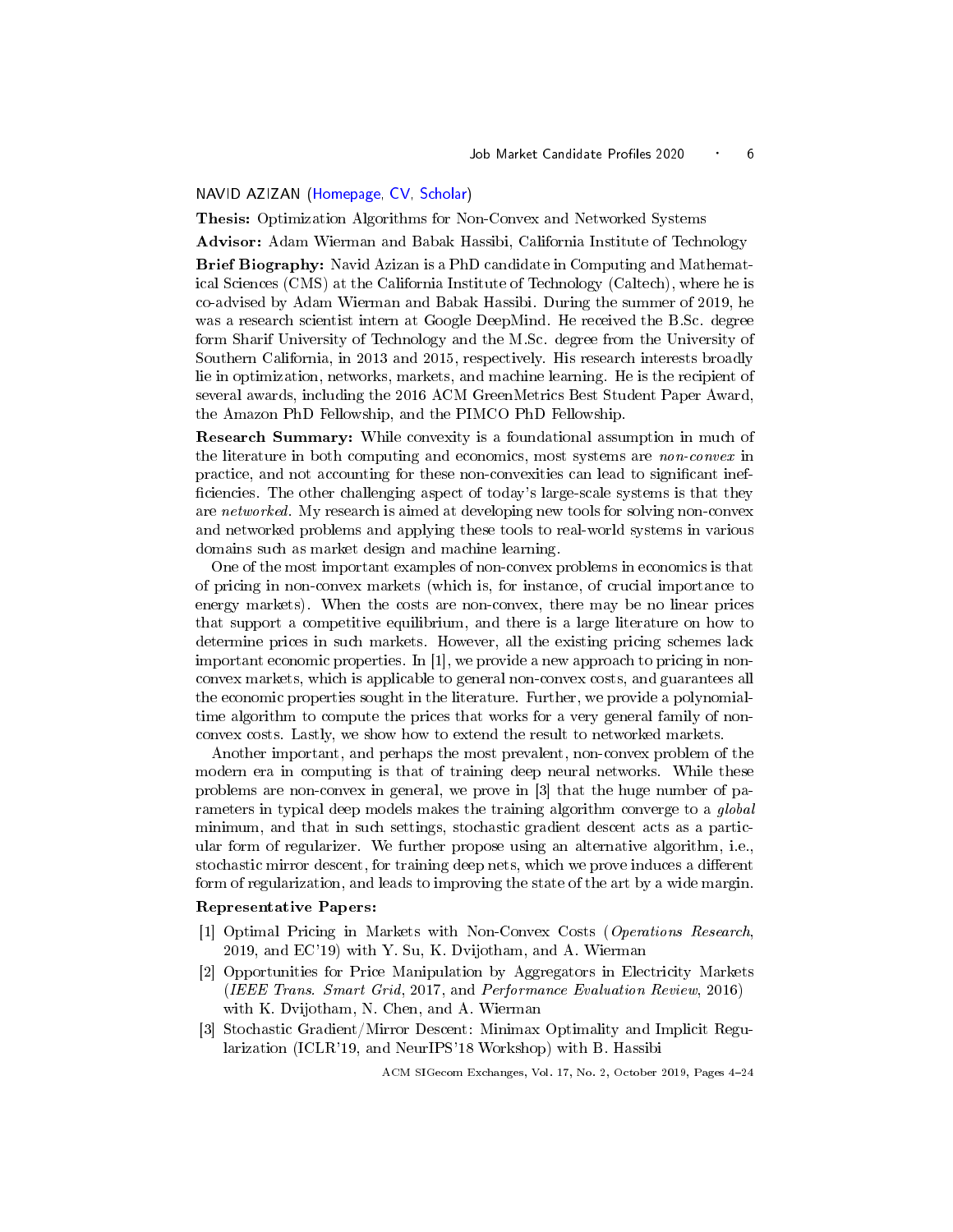#### <span id="page-3-1"></span><span id="page-3-0"></span>YUAN DENG [\(Homepage,](https://users.cs.duke.edu/~ericdy) [CV,](https://users.cs.duke.edu/~ericdy/cv_yuan.pdf) [Scholar\)](https://scholar.google.com/citations?user=OoTMmy8AAAAJ)

Thesis: Dynamic Mechanism Design in Complex Environments

Advisor: Vincent Conitzer, Duke Univeresity

Brief Biography: Yuan is a fifth-year PhD candidate at Duke University in Computer Science, where he is advised by Vincent Conitzer. Before that, he was an undergraduate student at Tsinghua University. He spent two summers interning in the market algorithms group at Google Research New York: with Sébastien Lahaie and Vahab Mirrokni in 2018, and with Balasubramanian Sivan in 2019. He is a recipient of the 2018 Google PhD Fellowship in Algorithms, Optimizations and Markets, and James B. Duke Fellowship. His research is broadly situated at the interface between economics and computer science, and mainly seeks to understand how to design mechanisms in dynamic environments.

Research Summary: As a fundamental problem in mechanism design, pricing in repeated auctions has been extensively studied in recent years, partly motivated by the popularity of selling online ads via auctions. Dynamic auctions open up the possibility of linking auctions across time to achieve higher revenue and/or welfare than static auctions, but the complexity and reliance on exact distributional information limit the deployment of dynamic auctions in practice.

My research addresses two aspects of dynamic mechanism design. The first concerns how to design dynamic auctions when only the estimated distributional information is available to the seller. We introduce a framework for the design of mechanisms that are robust to both estimation errors in the distributional information and the buyers' strategic behavior. We combine our framework and techniques from online learning to design auctions that estimate the distributional information on the fly and achieve low regret against the revenue-optimal dynamic auction  $[1]$ . The second thread explores how to design dynamic mechanisms with constraints, in particular, when the buyers have budget constraints. We characterize the simple structures of optimal dynamic mechanisms. Applying the characterization, we design a non-clairvoyant dynamic mechanism with budget constraints that achieves a constant approximation of the revenue-optimal dynamic auction [2].

Another line of my research aims to investigate how to strategize against noregret agents. This line of research is partly motivated by online advertising markets, in which the buyers may use no-regret algorithms in bidding while the seller can exploit the buyers' no-regret strategies to increase revenue. In general twoplayer normal-form games with one strategic optimizer and one no-regret learner, we present a tight characterization of what various properties of the learner's noregret algorithms imply for the optimizer's best behavior [3]. We further extend these techniques in designing revenue-optimal auctions against no-regret buyers.

#### Representative Papers:

- [1] A Robust Non-Clairvoyant Dynamic Mechanism for Contextual Auctions (NeurIPS'19) with S. Lahaie and V. Mirrokni
- [2] Non-Clairvoyant Dynamic Mechanism Design with Budget Constraints and Beyond (SSRN) with V. Mirrokni and S. Zuo
- [3] Strategizing against No-regret Learners (NeurIPS'19) with J. Schneider and B. Sivan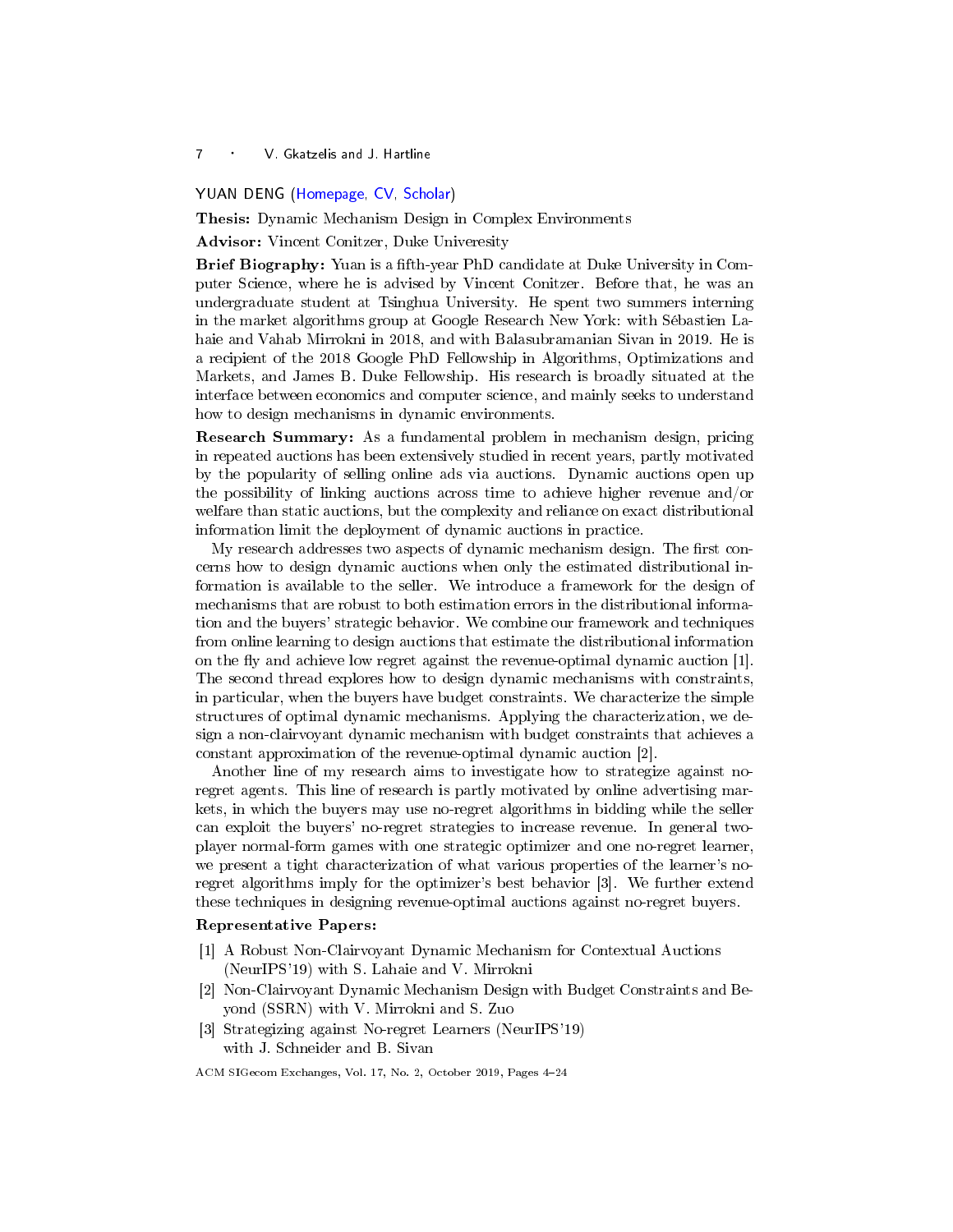<span id="page-4-1"></span><span id="page-4-0"></span>LUDWIG DIERKS [\(Homepage,](https://www.ifi.uzh.ch/en/ce/people/dierks.html) [CV,](https://www.ifi.uzh.ch/dam/ifi/ce/people/dierks/CV_ludwig_dierks.pdf) [Scholar\)](https://scholar.google.com/citations?user=iBNwMZYAAAAJ&hl=en)

Thesis: Market Design for Cloud Computing

Advisor: Sven Seuken, University of Zurich

Brief Biography: Ludwig is a Ph.D. student advised by Prof. Sven Seuken in the Computation and Economics Research Group at the Department of Informatics of the University of Zurich. In Summer 2018, Ludwig was an intern at Microsoft in the Office of the Chief Economist. In 2015, he received a M.Sc. in Mathematics in Operations Research from TU Munich. He wrote his Master's thesis on "Cooperative Games with Payoff Restrictions" under the supervision of Prof. Felix Brandt. During his M.Sc. he visited the NCKU in Tainan, Taiwan (R.O.C.), for one year as an exchange student under the supervision of Prof. Ruey-Lin Sheu.

Research Summary: In my research, I employ a variety of market design and operations research techniques to identify and analyze ineciencies in existing markets and to develop mechanisms that mitigate or avoid them. During my PhD, my work was mostly focused on the domain of cloud computing.

Large amounts of capacity in cloud computing centers often stand idle because they are reserved for tasks that do not actually use them at all times (e.g., maintenance, or users with long-term contracts). A natural idea to increase a cloud provider's prot is to sell this idle capacity on a secondary market, in the form of preemptible capacity that can be taken back at any time. In a first paper  $[1]$ , we focus on preemptible spot markets, i.e., markets where users can directly bid for capacity. We model the provider's profit optimization problem by combining queuing theory and game theory to analyze the equilibria of the resulting queuing system. The main result is an easy-to-check condition under which a provider can simultaneously achieve a profit increase and create a Pareto improvement for the users by offering a spot market (using idle resources) alongside a fixed-price market. In an as of yet unpublished second paper, we extend the analysis to secondary xed-price markets and compare both secondary market types.

In a second research strand, I focused on the cluster admission control problem: Many modern cloud workload are characterized by scaling resource demands. A provider therefore has to continuously decide whether she can add additional workloads to a given compute cluster or if doing so would impact existing workloads' ability to scale. In [2], we formalize the problem as a constrained partially observable Markov decision process (POMDP). As no way to feasibly solve this POMDP is known, we systematically relax it to design quick heuristic admission policies. These policies estimate moments of each workload's distribution of future resource usage. Through simulations we evaluate the performance of our policies compared to current industry standards. We further evaluate by how much utilization can be improved with learned or elicited prior information and show how to incentivize users to provide this information.

#### Representative Papers:

- [1] Cloud Pricing: The Spot Market Strikes Back (EC'19) with S. Seuken
- [2] On the cluster admission problem for cloud computing (NetEcon'19) with I. Kash and S. Seuken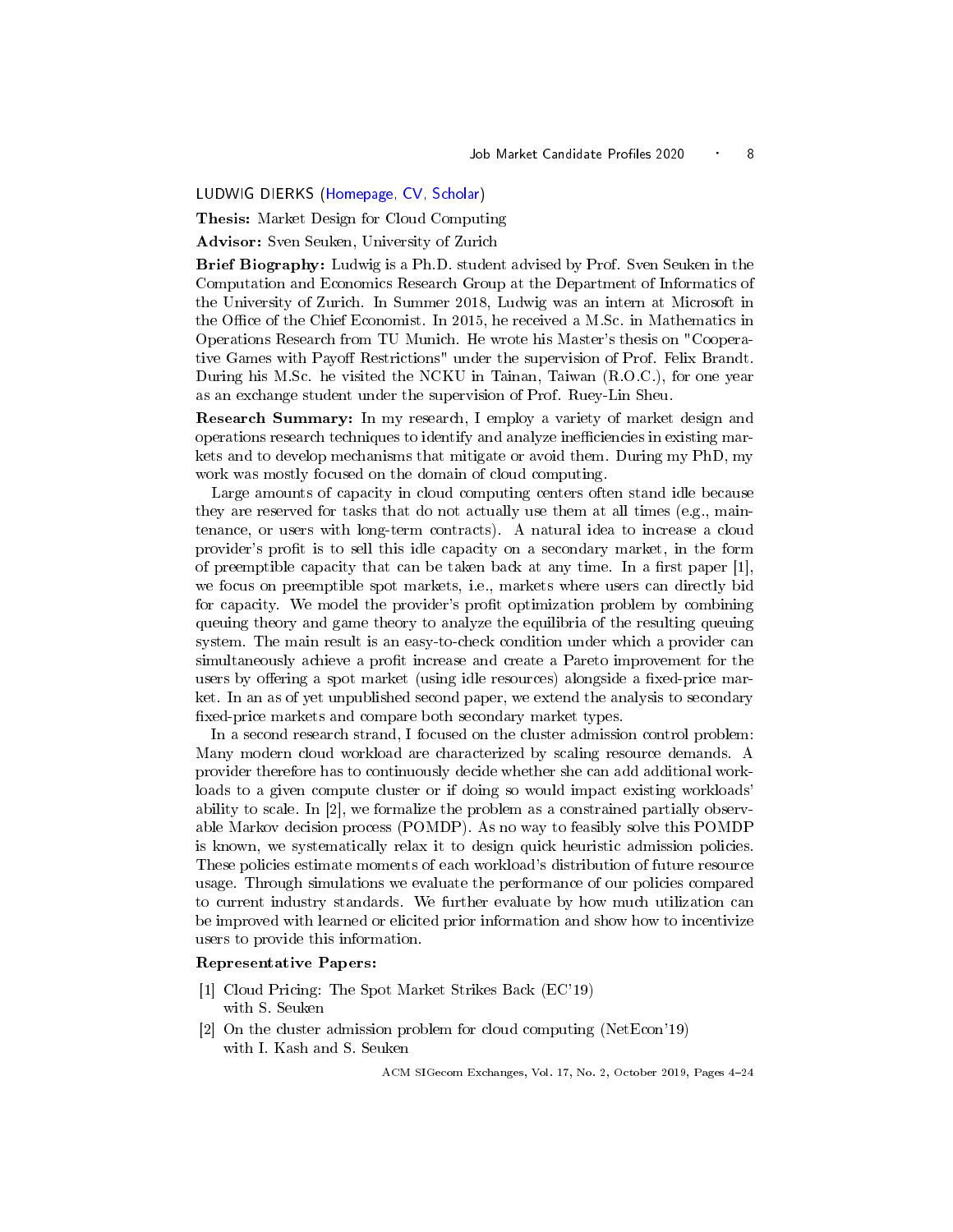#### <span id="page-5-1"></span><span id="page-5-0"></span>RUPERT FREEMAN [\(Homepage,](https://users.cs.duke.edu/~rupert/) [CV,](https://users.cs.duke.edu/~rupert/cv.pdf) [Scholar\)](https://scholar.google.com/citations?user=8myNyx4AAAAJ&hl=en)

Thesis: Eliciting and Aggregating Information for Better Decision Making

Advisor: Vincent Conitzer, Duke University

Brief Biography: Rupert Freeman is a postdoc at Microsoft Research New York City. Previously, he received his Ph.D. from Duke University under the supervision of Vincent Conitzer. His research focuses on topics such as resource allocation, social choice, and information elicitation. He is the recipient of a Facebook Ph.D. Fellowship and a Duke Computer Science outstanding dissertation award.

Research Summary: My research focuses on problems where the goal is to elicit private information (like probabilistic judgments or subjective preferences) and aggregate it into a single output (like a forecast, action, or resource allocation). I am most excited by problems and solutions that draw on a variety of techniques from computer science and economics such as auctions and market design, game theory, algorithm design, artificial intelligence, and machine learning.

In a recent line of work, we have been exploring connections between wagering  $mechanisms \rightarrow a$  class of elicitation mechanisms grounded in the classic economic theory of proper scoring rules — and other seemingly unrelated problems. For instance, a reinterpretation of outcome-contingent payments as an allocation of Arrow-Debreu securities yields a surprising equivalence between wagering and a natural resource allocation problem where agents have additive preferences over a set of divisible items [1]. The equivalence immediately yields new mechanisms and results for both settings. In other work [2], we use repeated application of a wagering mechanism to design the first incentive-compatible mechanism for selecting the winner of a forecasting competition, such as the Netix Prize or a Kaggle competition. In an ongoing project [3], we have found that similar ideas can be used to design algorithms for learning from expert advice that are incentive compatible when experts care about the weight assigned to them by the learning algorithm, without suffering any loss in terms of regret guarantees.

In an EC 2019 paper [4], we consider a social choice problem where we are required to aggregate a set of individual budget proposals into a single proposal. We present a solution to this problem by drawing a connection between prices in a simple market and generalized median mechanisms. Although markets do not generally yield incentive-compatible mechanisms for resource allocation, they provide us with a powerful tool for incentive-compatible preference aggregation through their prices.

#### Representative Papers:

- [1] An Equivalence Between Wagering and Fair-Division Mechanisms (AAAI 2019) with D.M. Pennock and J.W. Vaughan
- [2] Incentive-Compatible Forecasting Competitions (AAAI 2018) with J. Witkowski, J.W. Vaughan, D.M. Pennock, and A. Krause
- [3] No-Regret and Incentive-Compatible Prediction with Expert Advice (In preparation) with D.M. Pennock, C. Podimata, and J.W. Vaughan
- [4] Truthful Aggregation of Budget Proposals (EC 2019) with D.M. Pennock, D. Peters, and J.W. Vaughan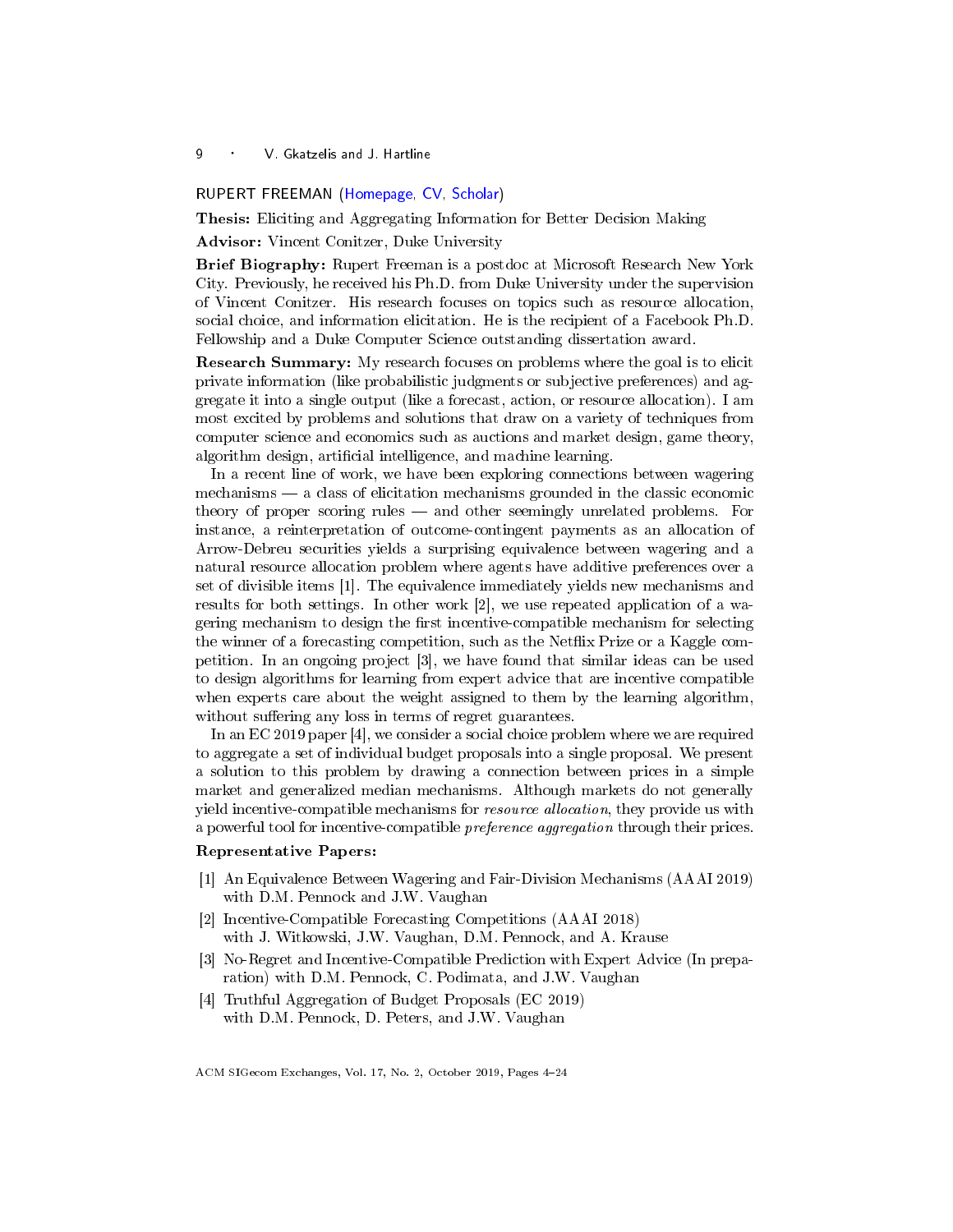#### <span id="page-6-1"></span><span id="page-6-0"></span>OPHIR FRIEDLER [\(Homepage,](https://www.cs.tau.ac.il/~ophirf/) [CV,](https://www.cs.tau.ac.il/~ophirf/cv.pdf) [Scholar\)](https://scholar.google.co.il/citations?user=avRZjLsAAAAJ&hl=en)

Thesis: Simple Mechanisms for Complex Environments

Advisor: Michal Feldman, Tel Aviv University

Brief Biography: Ophir is a fth-year PhD student at the Computer Science Department in Tel Aviv University, under the supervision of Michal Feldman, where he also obtained his MSc. Prior to his MSc, Ophir obtained his BSc at the Technion - Israel Institute of Technology.

Research Summary: My main research interests are in Algorithmic Game Theory and Mechanism Design. During my PhD, I study various types of simple mechanisms, in complex settings where optimal mechanisms are poorly understood, intractable, or cannot be realistically implemented.

I put an emphasis on less standard settings such as agents with valuations that may admit complementarities across items (and not only substitutes). In [1], we study previously studied (EC 2015) simple mechanisms, which were analyzed for agents with complement-free valuations. In [1] we prove such mechanisms have good social welfare guarantees for valuations with limited degree of complementarity. Moreover, we provide different but similar mechanisms with improved guarantees for general valuations. For the revenue objective, in [2] we show that the the better mechanism between selling items separately, or selling the grand bundle of all items, has good revenue guarantees in settings with limited degree of complementarity.

In an EC 2017 paper, we study competition complexity  $-$  the number of extra bidders needed for a prior free mechanism, to extract at least as much revenue as the optimal, prior-based mechanism. We show that for additive bidders with feasibility constraints, the prior free VCG mechanism with a linear number of extra bidders, extracts at least as much revenue as the optimal, poorly understood, computationally intractable mechanism. In [3] we slightly relax the objective from the optimal revenue, to 99% of the optimal revenue. We provide a host of results showing that for additive bidders, 99% of the revenue can be achieved, by using substantially less (to no extra) competition.

In an ongoing work [4], we study Walrasian equilibium, subject to the endowment effect, where consumers tend to inflate the value of items they own. Following up on an EC 2018 work, we provide a more flexible formulation of the endowment effect and prove stability results with approximate efficiency for generalized settings, as well as settings where the market designer can pre-pack items to indivisible bundles.

#### Representative Papers:

- [1] Simple Mechanisms for Agents with Complements (EC 2016) with M. Feldman, J. Morgenstern, and G. Reiner
- [2] A Simple and Approximately Optimal Mechanism for a Buyer with Complements (EC 2017)

with A. Eden, M. Feldman, I. Talgam-Cohen, and S.M. Weinberg

- [3] 99% Revenue via Enhanced Competition (EC 2018) with M. Feldman and A. Rubinstein
- [4] A General Framework for Endowment Effects in Combinatorial Markets (Arxiv) with T. Ezra and M. Feldman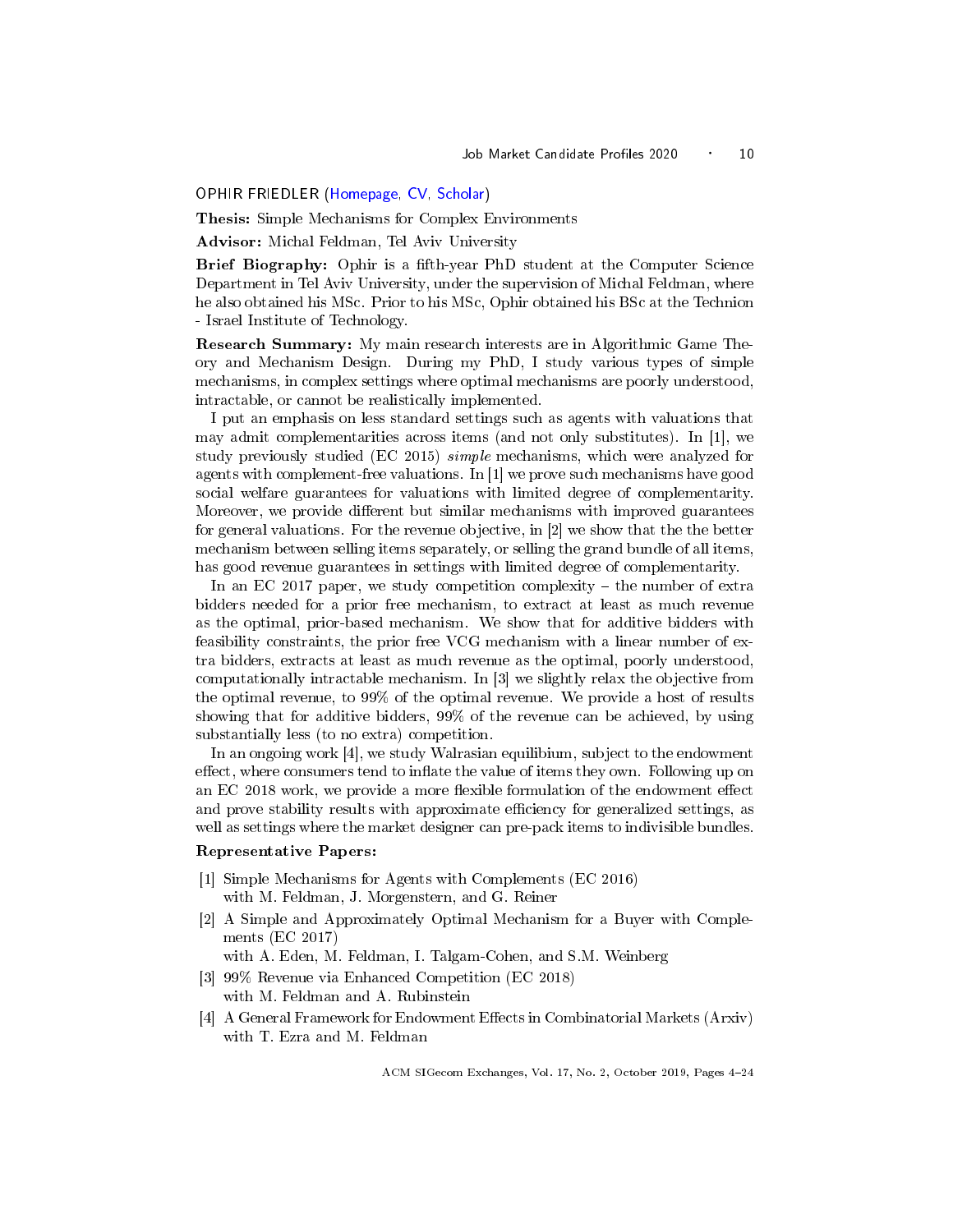#### <span id="page-7-1"></span><span id="page-7-0"></span>NIKHIL GARG [\(Homepage,](https://gargnikhil.com/) [CV,](https://gargnikhil.com/files/GargNikhilCV.pdf) [Scholar\)](https://scholar.google.com/citations?user=8qSK3noAAAAJ&hl=en&oi=ao)

Thesis: Learning and Pricing in Human-centric Platforms

Advisors: Ashish Goel & Ramesh Johari, Stanford University

Brief Biography: I am a PhD candidate at Stanford University, where I am part of the Stanford Crowdsourced Democracy Team and the Society and Algorithms Lab. I use tools from across computer science, probability, and economics to study online platforms. I received my MS in Electrical Engineering from Stanford, and a BS in Computer Engineering and a BA in Plan II (Liberal Arts) from the University of Texas at Austin. I have interned at Uber, NASA, Microsoft, the Texas Senate, and IEEE's policy arm, and am a NSF Graduate Research Fellow and McCoy Family Center for Ethics in Society Graduate Fellow.

Research Summary: Human-centric platforms increasingly mediate interactions between people, at their best enabling fair and efficient agreements within large, diverse groups. Principled design of such platforms connects behavioral considerations to more classical Econ-CS challenges such as dening and achieving appropriate objectives; understanding statistical and learning-theoretic limitations; and leveraging experiments and extant data. So far, I have worked on designing online marketplaces [1,2] and civic engagement platforms [3], focusing on mechanisms that efficiently learn heterogeneous participant preferences and price goods accordingly. In all my work I aim to bridge the gap between coarse theoretical insights and the fine-grained questions practitioners must answer, driven both by theory and data. My work has informed deployments at Uber, a large online labor platform, and in participatory budgeting elections in several U.S. cities.

In my work with Hamid Nazerzadeh [1], we consider how to design surge (dynamic) pricing in ride-hailing platforms, which is used to balance the supply of available drivers with the demand for rides. We show that due to the temporal dynamics of surge, trips of different time lengths vary in the opportunity cost they impose on drivers, and so some drivers may strategically reject trip requests to maximize their earnings, to the detriment of other drivers. We develop an incentive compatible pricing scheme to resolve this issue, with a simple enough closed-form expression to enable transparency and communication of surge prices through a heat-map. Finally, with calibrated numerics and empirical analysis, we compare additive vs multiplicative surge in practice.

#### Representative Papers:

- [1] Driver Surge Pricing (In Submission) with H. Nazerzadeh
- [2] Designing Informative Rating Systems: Evidence from an Online Labor Market (In Submission) with R. Johari
- [3] Iterative Local Voting for Collective Decision-making in Continuous Spaces (JAIR 2019 & WWW 2017)

with V. Kamble, A. Goel, D. Marn, and K. Munagala

[4] Word Embeddings Quantify 100 Years of Gender and Ethnic Stereotypes (PNAS 2018) with L. Schiebinger, D. Jurafsky, and J. Zou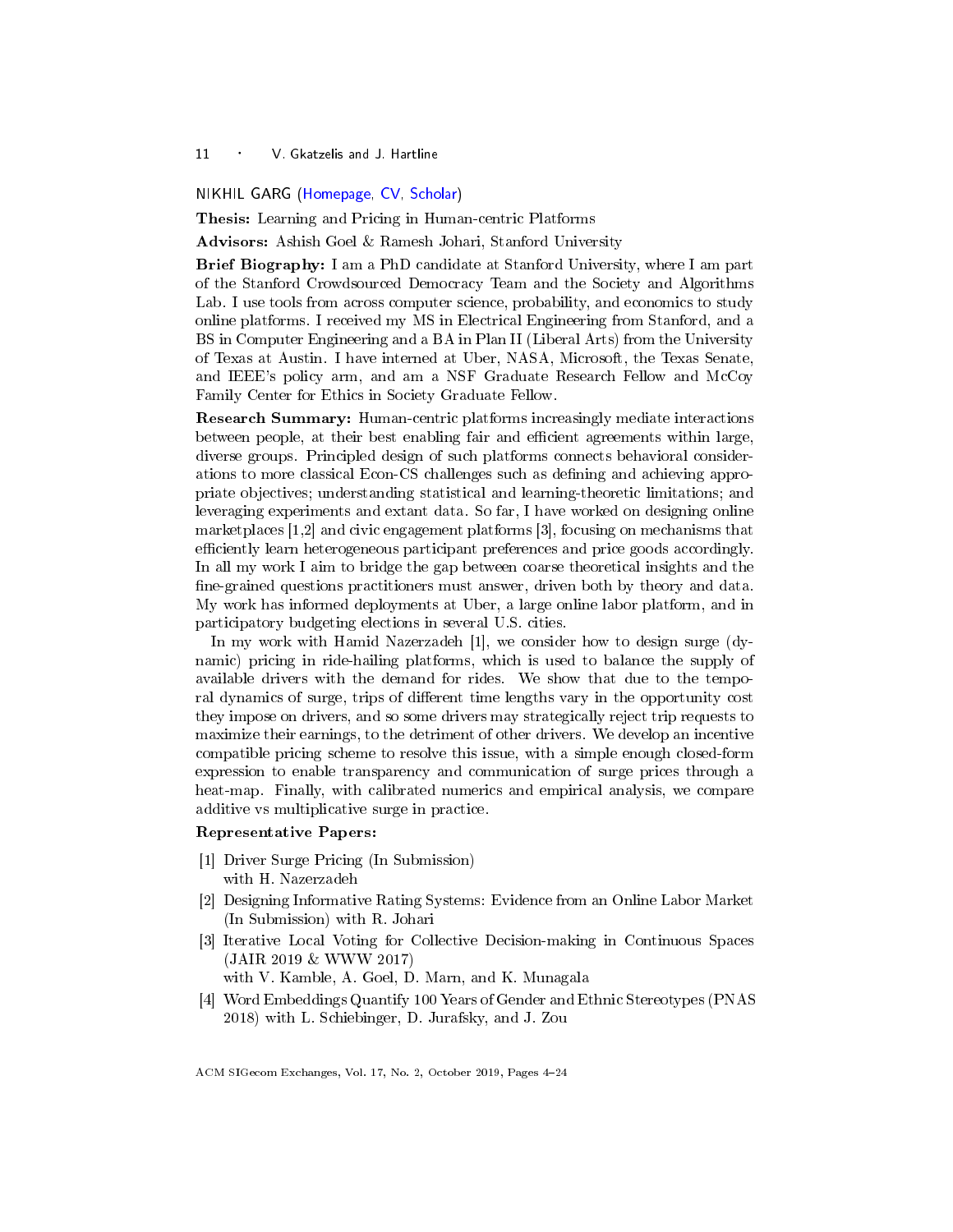#### <span id="page-8-1"></span><span id="page-8-0"></span>ALECK JOHNSEN [\(Homepage,](http://users.eecs.northwestern.edu/~acj861/) [CV\)](http://users.eecs.northwestern.edu/~acj861/cv.pdf)

Thesis: Bid-Inversion Mechanisms and Robustness Lower Bounds

Advisor: Jason Hartline, Northwestern University

Brief Biography: Working in industry before graduate school, Aleck has accumulated 10 years of experience in trading, covering most roles: floor clerk and trader, algorithmic trader, algorithm designer, data scientist, and programmer; involving equities, fixed income, and options. He has a CFA charter and has done investor-side venture analysis of startups. During early graduate summers, Aleck wrote a  $C#$  efile module (for transmitting to the IRS) for Forte International Tax (Evanston, IL). For 12 weeks (2016), Aleck visited booking.com (Amsterdam) with advisor Jason Hartline and colleague Dr. Denis Nekipelov (Virginia), where they helped booking's ranking team apply principles of auction theory. At Northwestern, Aleck taught EECS 214 Data Science and Data Management. His undergraduate degrees were in civil engineering; and mathematics; at University of Illinois (Urbana-Champaign).

Research Summary: Since visiting booking.com, Aleck's research has focused on auction inversion techniques, covering both "online" implementation theory and "offline" inference. The major questions are as follows. Can we design a predictive interface (e.g., a dashboard) such that we get both agents wanting to best respond to predictions, and we can infer values to run a desired social choice rule?[1] Can we design a mapping from non-truthful agent bids back to private values such that when we implement a desired choice rule, the side-effects (e.g., payments) are consistent with the original agent reports?[forthcoming] And, can we infer agents' private values in auctions from the allocation rule and the prices they pay?[2]

Aleck has further (unpublished) work on prior independent design and benchmark design for worst case analysis. For prior independence; if a correlated distribution (over  $n$  variables) can be "decomposed" in two distinct ways- i.e., into distinct distributions over i.i.d. product distributions- then a lower bound on the performance follows as a consequence. A small set of meaningful examples of such "unidentified" correlated distributions (with decompositions) have been discovered. These results can extend to online algorithm settings, not just auctions. Within revenue auctions, if the optimal prior independent mechanism can be discovered- even for  $n = 2$ - and happens to respect a specific structure, as a corollary it will also solve an open question of Hartline-Roughgarden regarding "optimal" prior free benchmarks.

Aleck's other interests include the interaction of game theory and big data, e.g. the bias-variance game studied in [3]; and results towards optimal expert learning with fixed time horizon.

#### Representative Papers:

- [1] Dashboard Mechanisms for Online Marketplaces (EC 2019; arxiv) with J. Hartline, D. Nekipelov, O. Zoeter
- [2] Inference from Auction Prices (SODA 2020; arxiv) with J. Hartline, D. Nekipelov, Z. Wang
- [3] Bias-Variance Games (arxiv) with Y. Feng, R. Gradwohl, J. Hartline, D. Nekipelov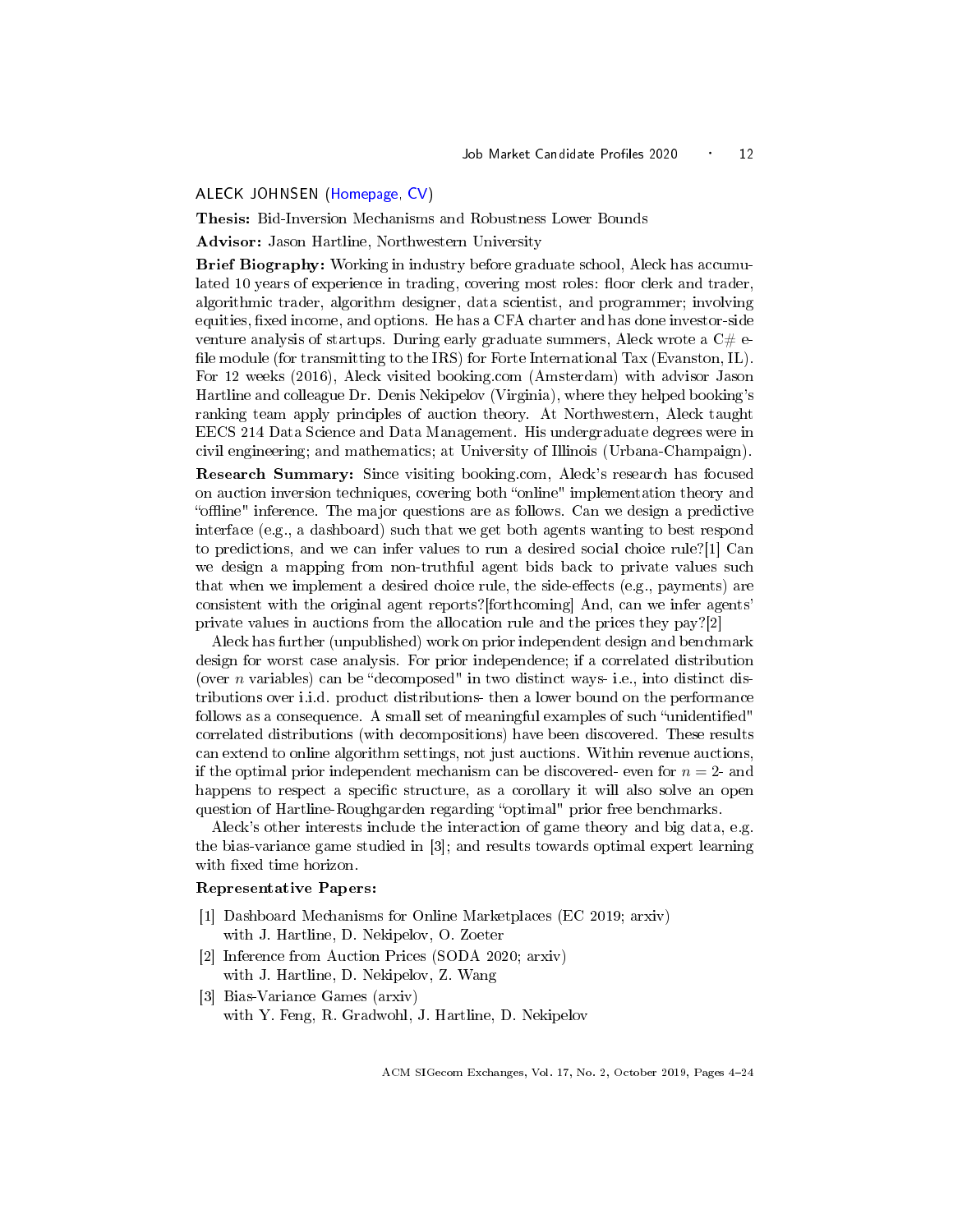# <span id="page-9-1"></span><span id="page-9-0"></span>BO LI [\(Homepage,](https://boli1989.github.io/homepage/) [CV\)](https://www.dropbox.com/s/w8yxvpuosseu38o/CV.pdf?dl=0)

Thesis: Mechanism Design with Unstructured Information

Advisor: Jing Chen, Stony Brook University

Brief Biography: Bo Li is a postdoctoral researcher in the Department of Computer Science at University of Oxford, hosted by Edith Elkind. He received his PhD in 2019 from the Department of Computer Science at Stony Brook University, under the supervision of Jing Chen. He is broadly interested in algorithms, AI and computational economics, including problems related to fair division, mechanism design, online algorithms, and their applications to Blockchain. During his PhD, he spent a summer as a visiting student at ITCS (SUFE) with Pinyan Lu, a winter as a research assistant at ICT (CAS) with Xiaoming Sun, a summer as a research assistant at CityU with Minming Li, and a summer as a research intern at Algorand with Jing Chen. He is a recipient of the Catacosinos Fellowship, the Special Department Chair Fellowship, and a Sigma Xi Award. He completed his B.S. in Applied Maths and M.S. in Operations Research at Ocean University of China.

Research Summary: Fairly dividing a number of items among agents is an important topic in multi-agent system and AI. It has many applications in practice such as sharing rents and distributing goods/tasks. Part of my research is focused on a fundamental problem: how to characterize the fairness and efficiently compute such fair divisions for various situations. For mechanism design, I study how to design resilient mechanisms that work properly even in less foreseeable environments, such as when the mechanism designer's information is imprecise or less structured, or when the computation/communication ability of the agents are limited.

With the emergence of many online platforms and dynamic data, I also study fair division and mechanism design problems in online settings, which capture many real-word scenarios, like resource sharing in data centers and labor crowdsourcing. We study to what extent the resource can be fairly divided among a number of online agents with different preferences, and how to disperse a number of online facilities to serve the demands uniformly distributed in a metric space. Furthermore, we show how to simultaneously achieve truthfulness and fairness in a 2-sided market with one side being processors and the other being online customers.

Recently, I have become interested in many game-theoretic questions raised in blockchain and bitcoin. For example, as bitcoin has been proved to be vulnerable for several attacks, we show how to refine the protocol so that participants do not launch these attacks in a Nash equilibrium. Another problem faced by blockchain is the lack of motivation for the participants to relay their information in the communication network, and in a working paper, we design a free market where strong incentives are provided to the users to fully propagate their information.

## Representative Papers:

- [1] Strategyproof and Approximately Maximin Fair Share Allocation of Chores (IJCAI 2019) with H. Aziz and X. Wu
- [2] Efficient Approximations for the Online Dispersion Problem (SICOMP 2019) with J. Chen and Y. Li
- [3] Bayesian Auctions with Efficient Queries (working paper) with J. Chen, Y. Li, and P. Lu
- ACM SIGecom Exchanges, Vol. 17, No. 2, October 2019, Pages [4](#page-0-0)-24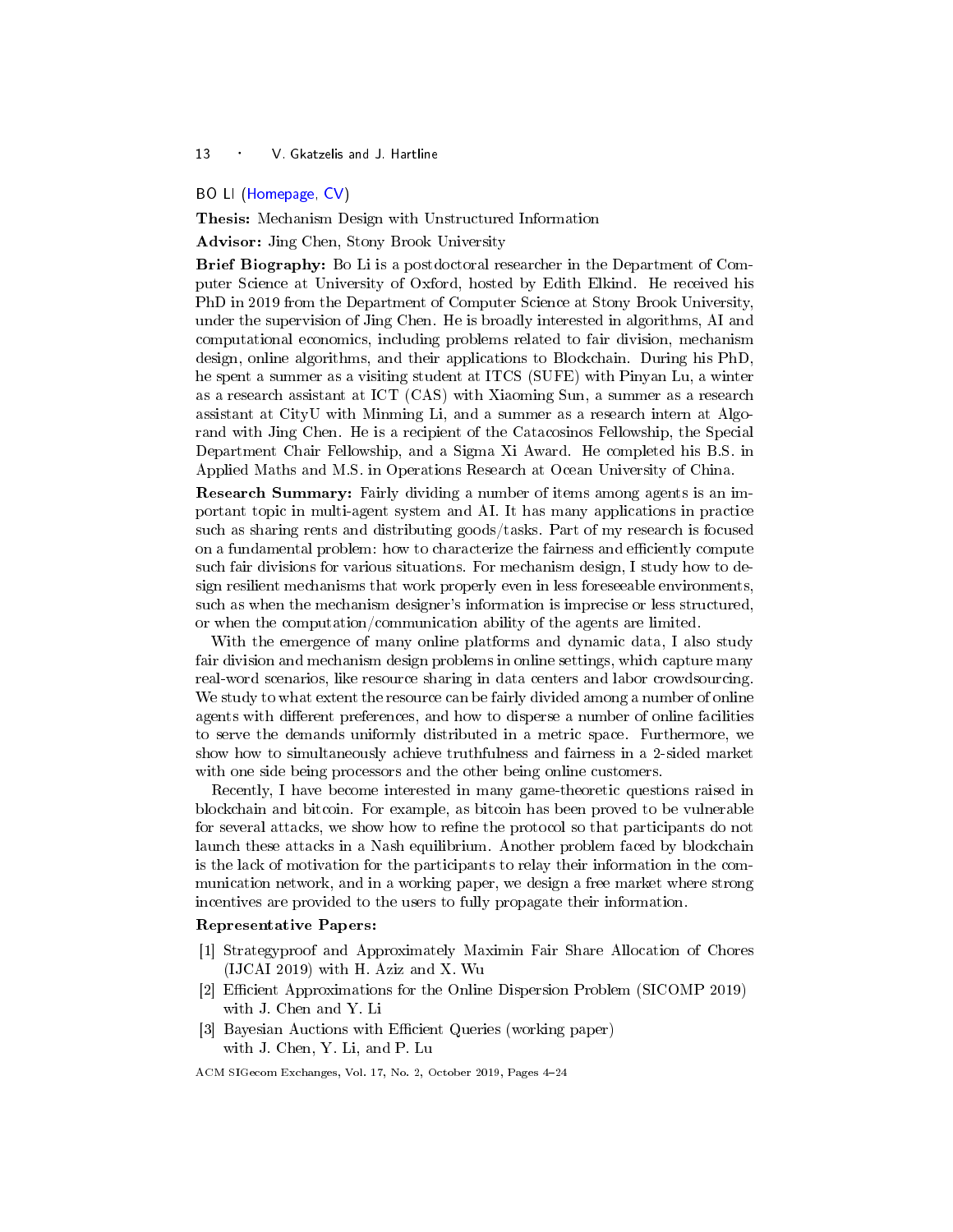#### <span id="page-10-1"></span><span id="page-10-0"></span>AMIN RAHIMIAN [\(Homepage,](https://aminrahimian.github.io) [CV,](https://drive.google.com/file/d/1nKI3N3sFKHuwqcKmp62kKYOhZ5Sa3eiN/view?usp=sharing) [Scholar\)](https://scholar.google.com/citations?user=t5TdzpwAAAAJ&hl=en&oi=ao)

Thesis: Faster and Further Spreads in Social Networks

Advisor: Elchanan Mossel and Dean Eckles, MIT

Brief Biography: I am a postdoctoral associate at MIT Institute for Data, Systems, and Society (IDSS), co-advised by Elchanan Mossel (MIT Math) and Dean Eckles (MIT Sloan). I did my PhD in Electrical and Systems Engineering at the University of Pennsylvania, advised by Ali Jadbabaie. Broadly speaking my works are at the intersection of networks, data and decision sciences. I borrow tools from applied probability, statistics, algorithms, as well as decision and game theory. I am mostly interested in applications involving social and economic networks.

#### Research Summary:

In  $[1]$ , we consider the choice of k seeds in a social network to maximize the expected spread size. Most of the previous work on this problem (known as influence maximization) focuses on efficient algorithms to approximate the optimal seed sets with provable guarantees, assuming the knowledge of the entire network graph. However, in practice, obtaining full knowledge of the network structure is very costly. To address this gap, we propose algorithms that make a bounded number of queries to the graph structure and provide almost tight approximation guarantees.

In [2], we study how interventions that change the network structure can increase the speed of spread. For simple models in which contagion spreads through each edge independently at random, interventions that randomly rewire the edges would increase the speed of spread. However, for other contagion models that require multiple exposures before adoption (i.e. threshold-based contagions), recent work has argued for the opposite conclusion: highly clustered, rather than random, networks facilitate spread. In [2], we characterize the conditions under which we can reverse the latter result by allowing a small  $(o(1))$  probability of sub-threshold adoptions.

In [3], we study the computations that Bayesian agents undertake when exchanging opinions over a network. The agents act repeatedly on their private information and take myopic actions that maximize their expected utility according to a fully rational posterior belief. We show that distinguishing between posteriors that are concentrated on different states of the world is NP-hard. Therefore, even approximating the Bayesian posterior beliefs is hard. We also describe a natural search algorithm to compute agents' actions and beliefs, which we call elimination of impossible signals. We show that if the network is transitive, this algorithm can be modified to run in polynomial time.

#### Representative Papers:

- [1] Seeding with Costly Network Information (EC'19, preparing for OR) with D. Eckles, H. Esfandiari, and E. Mossel. arXiv:1905.04325
- [2] Long Ties Accelerate Noisy Threshold-Based Contagions with D. Eckles, E. Mossel, and S. Sen. arXiv:1810.03579
- [3] Bayesian Decision Making in Groups is Hard (revised and resubmitted to OR) with J. Hązła, A. Jadbabaie, and E. Mossel. arXiv:1611.01006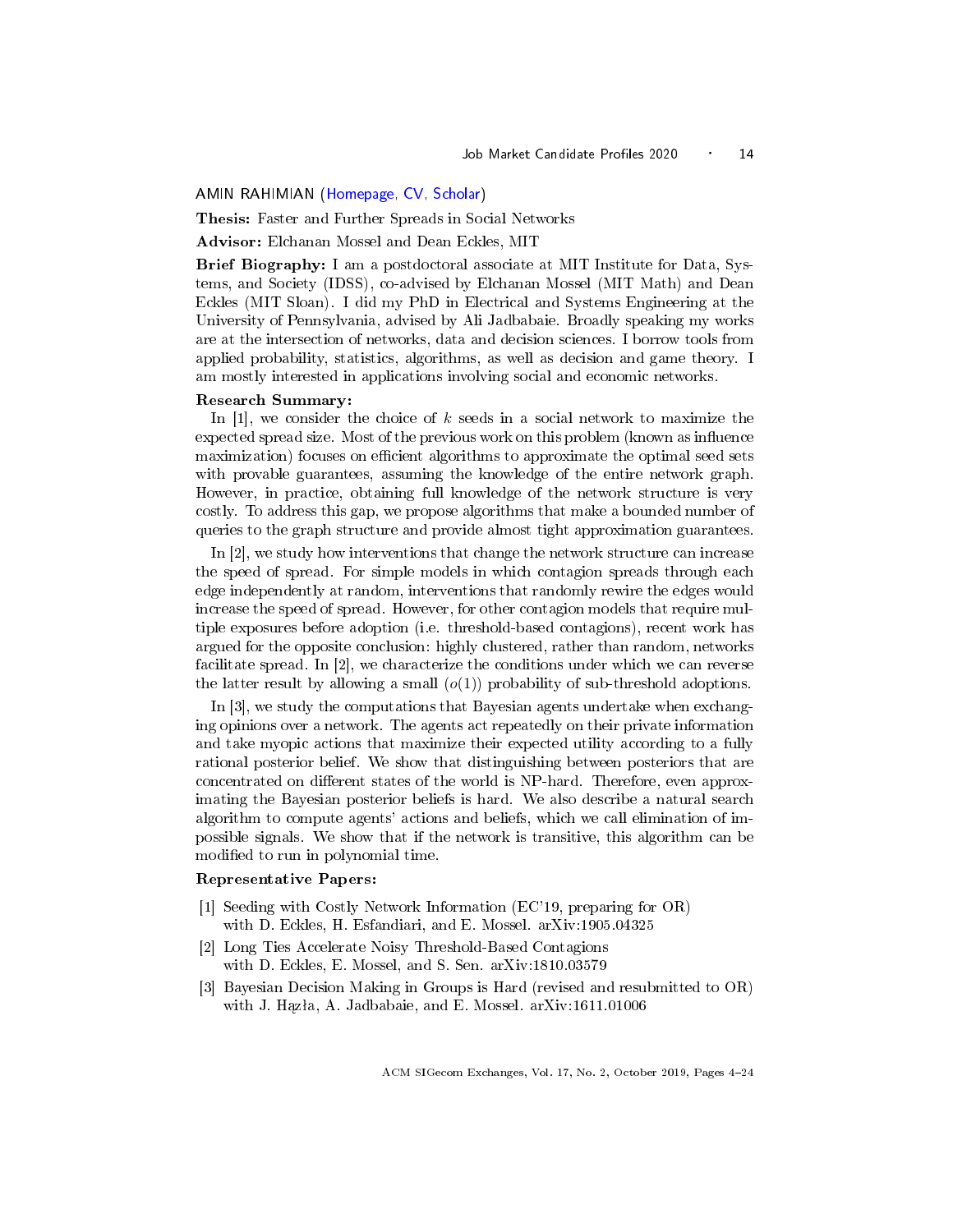#### <span id="page-11-1"></span><span id="page-11-0"></span>ARIEL SCHVARTZMAN COHENCA [\(Homepage,](https://sites.google.com/view/arielsch/) [CV\)](https://sites.google.com/view/arielsch/resume)

Thesis: Circumventing Impossibility Results in Mechanism Design

Advisor: S. Matthew Weinberg, Princeton University

Brief Biography: Ariel Schvartzman Cohenca is a PhD candidate at Princeton University advised by S. Matthew Weinberg. Ariel's work focuses in understanding the trade-off between optimality and simplicity in the design of multi-dimensional auctions. He was awarded the Department of Computer Science's Graduate Student Teaching Award in 2017, and the School of Engineering and Applied Science's Award for Excellence in 2018. During the summer of 2018, Ariel was a research intern at Google-Mountain View under the supervision of Gagan Aggarwal. He obtained his B.S. in Mathematics with Computer Science from MIT in 2015.

#### Research Summary:

Optimal mechanism design beyond single-item settings remains a central question at the intersection of economics and computer science. The problem is intricate for a number of reasons: the mechanisms may be bizarre, computationally hard to find or simply too complex to present to a bidder. The community's focus, thus, has shifted from to asking, for instance, how complex must a mechanism be in order to extract 99% of the optimal revenue? My work joins that of others in quantifying this trade-off explicitly. Our results suggest that significantly simpler mechanisms can compete with optimal ones if the seller is willing to lose 1% of the optimal revenue (Kothari et al., FOCS 2019, Saxena et al., SODA 2018).

In settings where buyers have correlated valuations simple (or even finite) mechanisms have no hope of competing with optimal ones, even approximately. In light of this, we begin the study of beyond-worst case approximations for correlated bidders via the smoothed-analysis framework. Our results suggest ways to overcome longstanding impossibility results and shed light on the properties that make correlated distributions inapproximable (Psomas et al., EC 2019).

Finally, I am also interested in mechanism design for tournaments: how should a tournament designer pick a reasonable winner from a set of teams? We give an elegant answer to this question, showing that simple tournament formats are optimal among all fair ones that dissuade collusion (Schneider et al., ITCS 2017).

## Representative Papers:

- [1] Approximation Schemes for a Buyer with Independent Items via Symmetries (FOCS 2019) with P. Kothari, D. Mohan, S. Singla, and S. M. Weinberg
- [2] Smoothed Analysis of Multi-Item Auctions with Correlated Values (EC 2019) with A. Psomas, and S. M. Weinberg
- [3] The Menu Complexity of "One-and-a-Half-Dimensional" Mechanism Design (SODA 2018) with R. R. Saxena, and S. M. Weinberg
- [4] Condorcet-Consistent and Approximately Strategyproof Tournament Rules (ITCS 2017) with J. Schneider, and S. M. Weinberg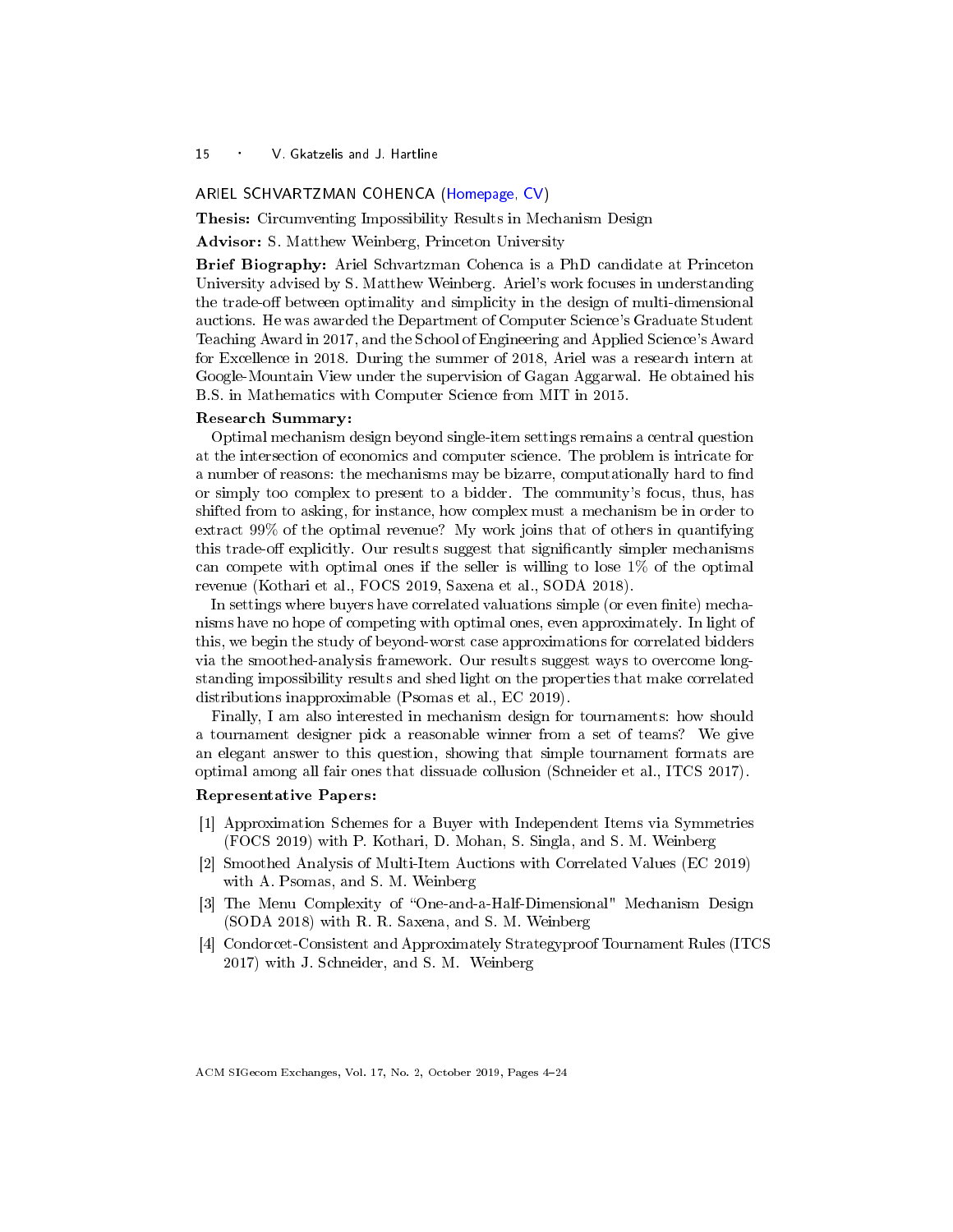## <span id="page-12-1"></span><span id="page-12-0"></span>ALI SHAMELI [\(Homepage,](http://stanford.edu/~shameli/) [CV\)](http://stanford.edu/~shameli/resume.pdf)

Thesis: Algorithm Design in Online and Matching Markets

Advisor: Amin Saberi, Stanford University

Brief Biography: Ali is a fth-year Ph.D. student at Stanford university at the MS&E department where he is advised by Amin Saberi. During his Ph.D. Ali did 3 internships at Adobe Research, Google Research, and Microsoft Research. He is the recipient of Stanford Graduate Fellowship, and the recipient of the best paper award in WINE 2017. He is also a visitor at the Simons Institute during the Fall of 2019. Ali is particularly interested in the study of online and matching markets.

Research Summary: The recent explosion in online and two sided marketplaces such as Uber, Airbnb, and Amazon Mturk, emphasizes the importance of better understanding of such platforms. These platforms have various objectives which are related to maximizing revenue or welfare of the market. For example, some online social networks aim to maximize information diffusion  $[3]$  as a means to increase welfare, or some matching markets face complicated challenges in providing high quality matches for users [1]. I am interested in identifying, modeling, analyzing, and providing a better understanding of the various challenges that these platforms face toward achieving their goals. Below I provide some examples.

One of the most well studied problems in mechanism design is the school choice problem. Although variations of this model are very interesting, even making small changes to this problem renders it too hard to solve. This motivated me to study the school choice problem subject to lower and upper bound quotas. This is a very important question since it allows us to enforce diversity in schools. In our OR paper  $[1]$ , we efficiently solve this problem while approximately satisfying all the distributional constraints. Our algorithm is very general and has applications in various settings such as refugee assignment, or resident matching.

Motivated by the logistical challenges faced by different firms in their production lines, we defined and tackled the production constrained bayesian selection problem [2]. We modeled this problem as an Online Bayesian Selection problem subject to laminar matroid constraints. Our main result was a PTAS which we obtained by characterizing, relaxing, and rounding the LP for the optimal online policy. Our techniques are of independent interest and have applications in other settings such as selling flight itineraries or products with inventory replenishment.

More recently, I have been studying crowdsourcing platforms at Microsoft Research. What peaked my interest about this topic was that these platforms are intrinsically very inefficient from a mechanism design perspective since both sides of the market have an incentive to circumvent the platform to avoid paying any additional fees. This raises problems of great theoretical and practical interest.

#### Representative Papers:

- [1] Assignment Mechanisms under Distributional Constraints (Operations Research, SODA'19) with I. Ashlagi, and A. Saberi
- [2] Nearly Optimal Pricing Algorithms for Production Constrained and Laminar Bayesian Selection (EC'19) with N. Anari, R. Niazadeh, and A. Saberi
- [3] Information Aggregation in Overlapping Generations (WINE'17 (Best Paper)) with M. Akbarpour, and A. Saberi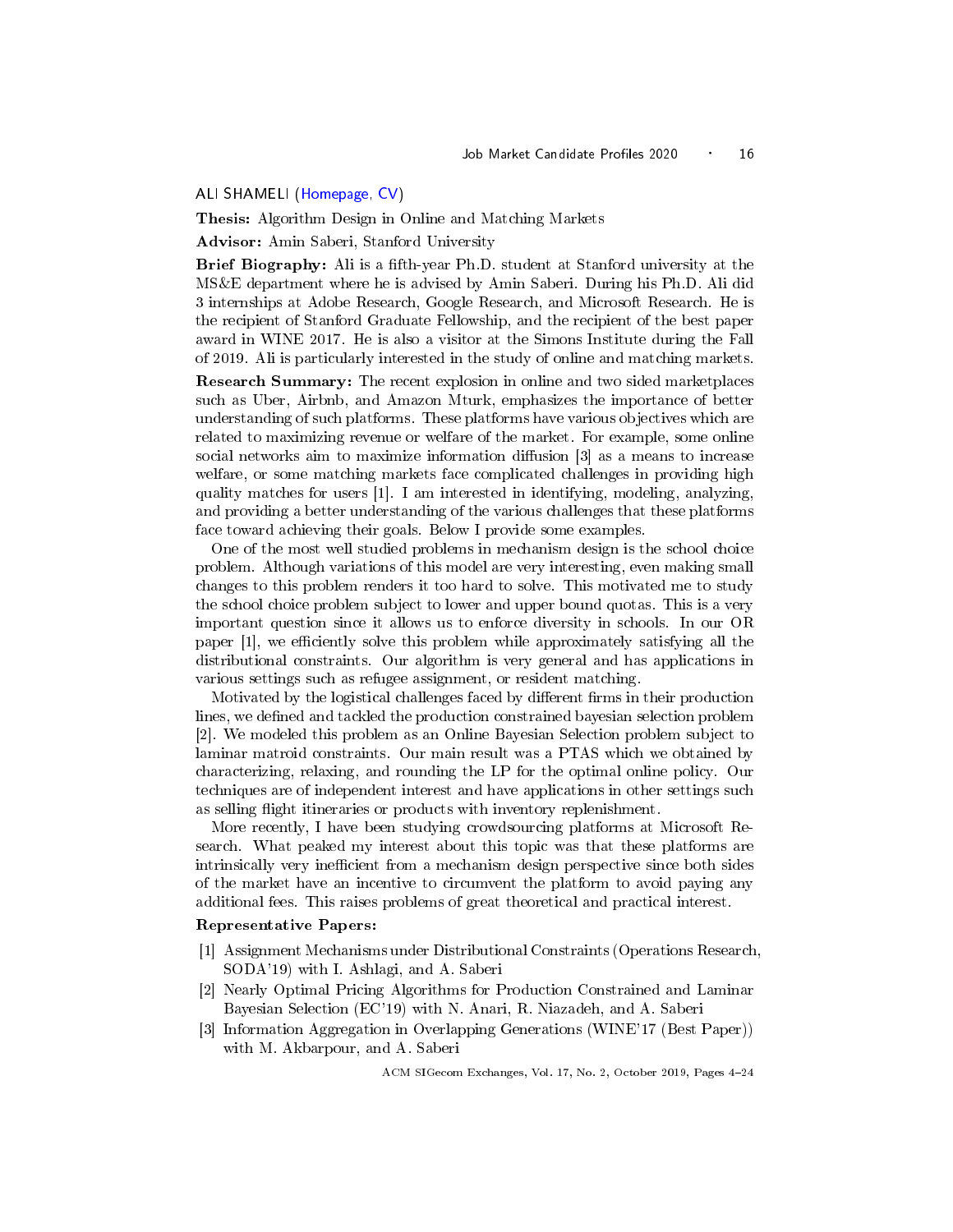#### <span id="page-13-1"></span><span id="page-13-0"></span>BIAOSHUAI TAO [\(Homepage,](http://www-personal.umich.edu/~bstao/) [CV,](http://www-personal.umich.edu/~bstao/Biaoshuai_Tao_files/CV.pdf) [Scholar\)](https://scholar.google.com/citations?user=F65i6zcAAAAJ&hl=en&oi=ao)

Thesis: Complexity, Algorithms, and Heuristics of Influence Maximization

Advisor: Grant Schoenebeck, University of Michigan

Brief Biography: I am currently working toward the Ph.D. degree with the Computer Science and Engineering Division, University of Michigan, Ann Arbor. I received the B.S. degree in mathematical science with a minor in computing from Nanyang Technological University in 2012.

Research Summary: My research focuses on the computational complexity and algorithm analysis aspects of economics problems. While I mainly work on social network analyses and resource allocation problems, I also work on other problems.

My primary research area is the *influence maximization problem*. In summary, my contribution to the *influence maximization problem* literature is two-fold. Firstly, I proved several novel and fundamental results about the algorithmic complexity of submodular influence maximization, some of which have been opened for more than 15 years. For example, I showed that influence maximization for well-studied cascade models, including the independent cascade model and the linear threshold model, is APX-hard, even if the networks are undirected [1]. Secondly, I proposed and studied a few new sociologically founded nonsubmodular cascade models and showed how they give fundamentally different recommendations to the seed-pickers in contrast to the submodular case [2, 3].

I have also been working on resource allocation problems, in particular, the cake cutting problem. Fairness is the most fundamental solution concept and is proved to be achievable in general, and my research focuses on the possibility and the algorithmic complexity of other solution concepts, such as  $efficiency$  and  $strategy$ -proofness, on top of that fairness is ensured. I showed that the problem of maximizing the social welfare (efficiency) while guaranteeing fairness is NP-hard to approximate to social weilare (enterictly) while guaranteeing ramess is ivi-hard to approximate to within a factor of  $\Omega(\sqrt{n})$ , and this problem admits a PTAS if agents' utilities are linear [5]. This result has already appeared in textbooks. I also studied the cake cutting problem in a game theory setting where agents can misreport their utility functions on the cake. I proved that i) strategy-proofness and fairness cannot be simultaneously obtained when the number of agents is finite and ii) they can be obtained if the size of the market tends to infinity  $[4]$ .

#### Representative Papers:

- [1] Influence Maximization on Undirected Graphs: Towards Closing the  $(1 1/e)$ Gap (EC'19) with G. Schoenebeck
- [2] Think Globally, Act Locally: On the Optimal Seeding for Nonsubmodular In fluence Maximization (RANDOM'19) with G. Schoenebeck and F.Y. Yu
- [3] Beyond Worst-Case (In)approximability of Nonsubmodular Influence Maximization (ACM:TOCT'19 and WINE'17) with G. Schoenebeck
- [4] Cake Cutting: Envy and Truth (IJCAI'17) with X. Bei, N. Chen, G. Huzhang, and J. Wu
- [5] Optimal Proportional Cake Cutting with Connected Pieces (AAAI'12) with X. Bei, N. Chen, X. Hua, and E. Yang

ACM SIGecom Exchanges, Vol. 17, No. 2, October 2019, Pages [4](#page-0-0)-24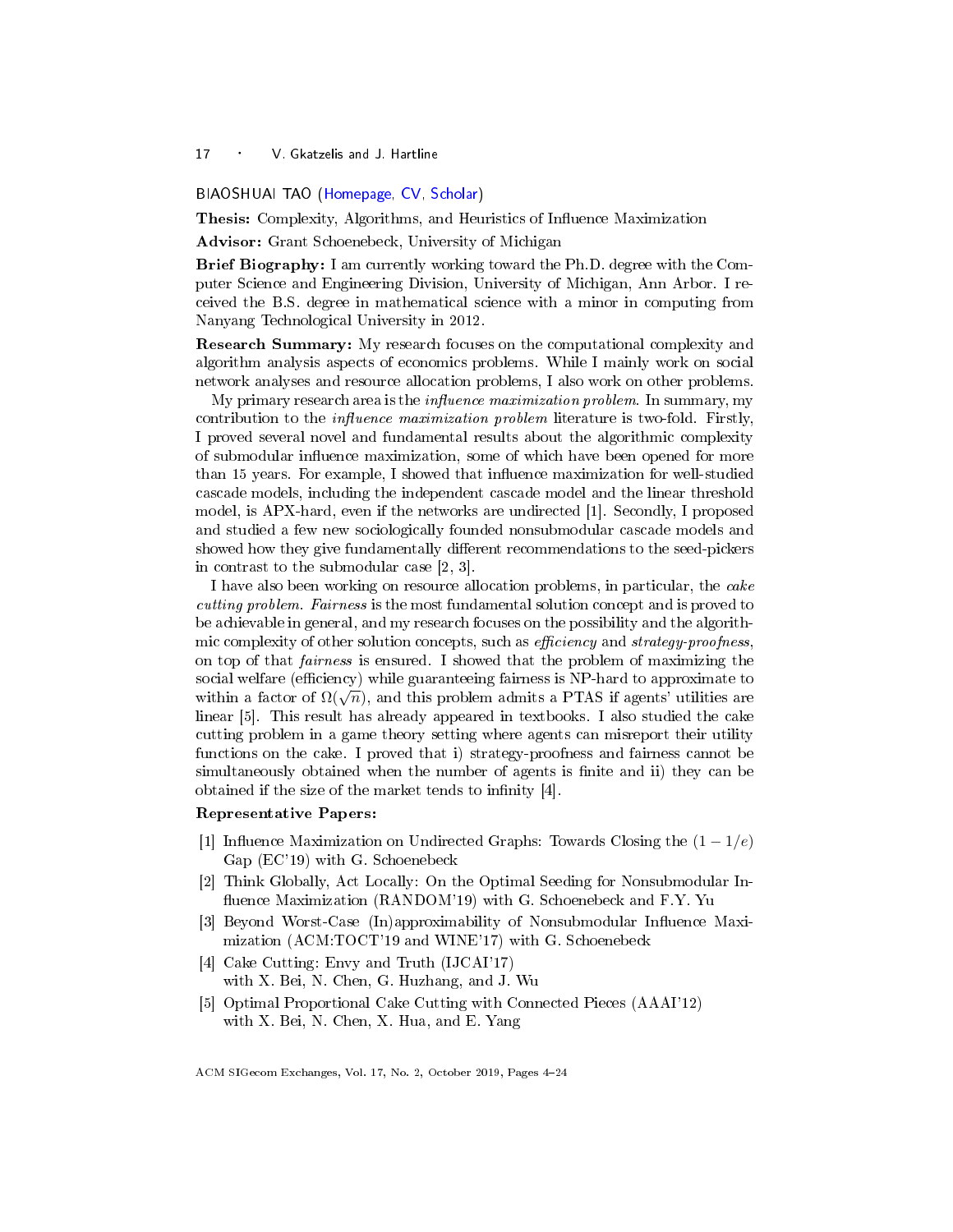<span id="page-14-1"></span><span id="page-14-0"></span>YIXIN TAO [\(Homepage,](https://tomtao26.github.io/) [CV\)](https://tomtao26.github.io/assets/files/cv_4.pdf)

Thesis: Market Efficiency, Dynamics, and Optimization

Advisor: Richard Cole, New York University

Brief Biography: My BS degree in Computer Science was from the ACM Honor Class at Shanghai Jiao Tong University. Now, I am pursuing a Ph.D. in the Computer Science Department, Courant Institute of Mathematical Sciences, at NYU.

Research Summary: My research focuses on algorithmic game theory (AGT) and optimization. In  $AGT$ , my work mainly concerns market efficiency and market dynamics. I am also interested in fair division. In optimization, my work addresses asynchronous implementations of coordinate descent.

Market Dynamics: A major goal in AGT is to justify equilibrium concepts from a complexity perspective. One appealing approach is to identify natural distributed algorithms that converge quickly to an equilibrium. In the Fisher Market setting, we established new convergence results for two generalizations of Proportional Response when buyers have CES utility functions. The starting points are new convex and convex-concave formulations of such markets. The two generalizations correspond to suitable mirror descent algorithms applied to these formulations. Our results follow from new notions of strong Bregman convexity and of strong Bregman convex-concave functions, and associated linear rates of convergence.

Fair Division: Pareto Efficiency and envy-freeness are the foremost notions of, respectively, efficiency and fairness for the allocation problem. The question of whether there exists an allocation that is both Pareto Efficient and envy-free has been studied for a long time. Unfortunately, for general utility functions, in both the divisible and indivisible cases, solutions that are simultaneously Pareto Efficient and envy-free cannot be ensured. Our work focus on the indivisible case. We show that for any cardinal utility functions (including complementary utilities for example) and for any number of items and players, there always exists an ex-ante mixed allocation which is envy-free and Pareto Efficient.

Asynchronous Optimization: Coordinate descent is a core tool in machine learning and elsewhere. Large problem instances are common. To help solve them, two orthogonal approaches are known: acceleration and parallelism. Asynchronous parallel algorithms are appealing as they reduce the need for waiting, albeit at the cost of having to cope with out-of-date data. In our work, we give a comprehensive analysis of Asynchronous Stochastic Accelerated Coordinate Descent. We show: A linear speedup for strongly convex functions so long as the parallelism is not too large; a substantial, albeit sublinear, speedup for strongly convex functions for larger parallelism; a substantial, albeit sublinear, speedup for convex functions.

#### Representative Papers:

- [1] An Analysis of Asynchronous Stochastic Accelerated Coordinate Descent (in preparation) with R. Cole
- [2] Dynamics of Distributed Updating in Fisher Markets (EC 2018) with Y. K. Cheung, and R. Cole
- [3] Large Market Games with Near Optimal Efficiency (EC 2016) with R. Cole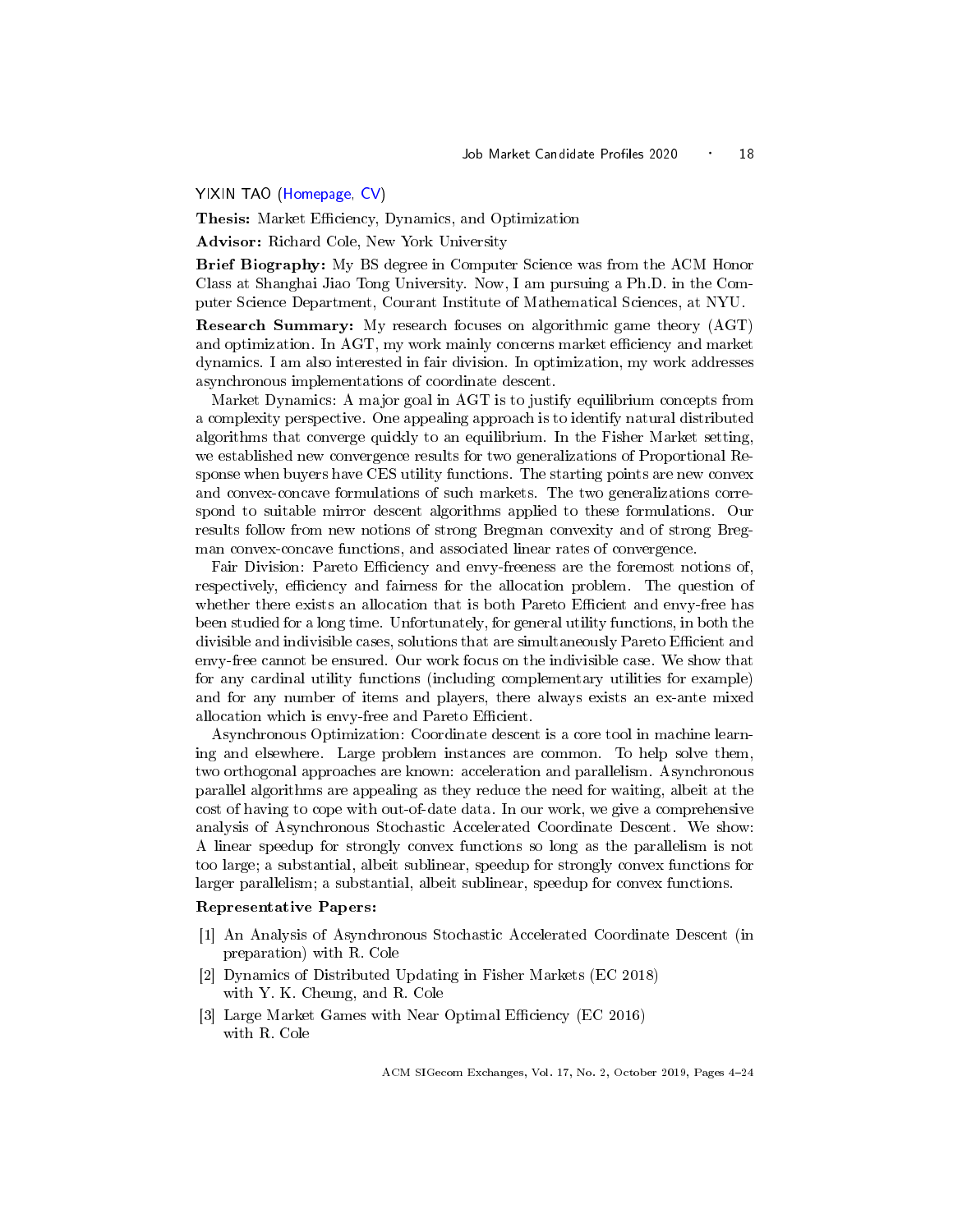#### <span id="page-15-1"></span><span id="page-15-0"></span>ALEXANDROS VOUDOURIS [\(Homepage,](http://students.ceid.upatras.gr/~voudouris/) [CV\)](http://students.ceid.upatras.gr/~voudouris/cv-voudouris.pdf)

Thesis: Design and Analysis of Algorithms for Non-Cooperative Environments

Advisor: Ioannis Caragiannis, University of Patras

Brief Biography: I was awarded my Ph.D. in September 2018 by the University of Patras, where I was advised by Ioannis Caragiannis. Since then, I have been working as a postdoctoral researcher at the Department of Computer Science, University of Oxford, under the supervision of Edith Elkind. My main research interests are on the design of simple algorithms (mechanisms) with provable efficiency guarantees for many fundamental problems in Algorithmic Game Theory and Computational Social Choice. I received my MS.c. in Computer Science and Technology (December 2014), and my Diploma (5-year degree) in Computer Engineering and Informatics (July 2013) from the University of Patras.

Research Summary: My first research direction has focused on the *efficiency* and complexity in strategic environments. In this context, one of my most interesting works is about the efficiency of *allocation mechanisms* for the distribution of divisible resources [1]. This setting captures important scenarios, including the allocation of bandwidth in communication networks and cpu time in cloud computing, and as such it has been extensively studied in the related literature. My work deviates from previous papers, by making the more realistic assumption that the users have hard budget constraints, which limit the payments they can afford. This requires a new characterization of worst-case equilibria for the analysis of resource allocation mechanisms, as well as the design of new ones.

On the other hand, my second research direction has focused on the design and analysis of algorithms for rank aggregation with applications in peer grading [3] and crowdsourcing environments [2]. Peer grading is a method that has been adopted by the most prominent MOOC platforms to address the problem of grading the huge number of students that participate. According to a particularly simple variant of peer grading, known as ordinal peer grading, each student is assigned a small number of exam papers and is asked to order them in terms of quality from best to worst. Given the *partial* rankings provided by the students, rank aggregation methods can merge them into a global complete one, representing the relative performance of the students. Naturally, this raises many questions related to the efficiency of rank aggregation methods in terms of how well the outcome ranking agrees with the *ground truth* ranking, which a professional grader would come up with. In [3] we proposed a framework for the analysis of simple rank aggregation rules, by combining theory, simulations, as well as field experiments.

# Representative Papers:

- [1] The Efficiency of Resource Allocation Mechanisms for Budget-Constrained Users (EC 2018) with I. Caragiannis
- [2] Optimizing Positional Scoring Rules for Rank Aggregation (AAAI 2017, AIJ 2019) with I. Caragiannis, X. Chatzigeorgiou, and G. A. Krimpas
- [3] How Effective Can Ordinal Peer Grading Be? (EC 2016) with I. Caragiannis and G. A. Krimpas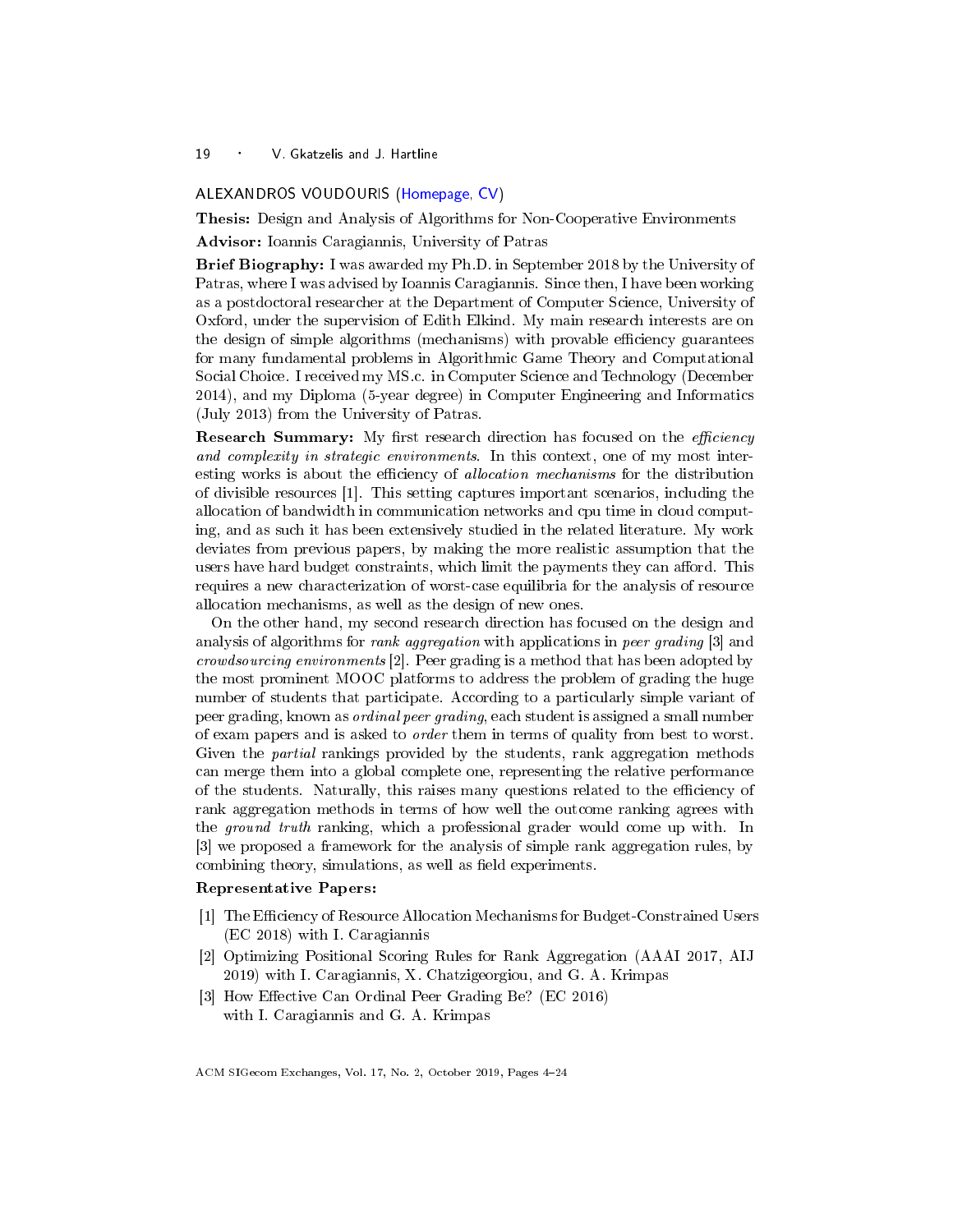## <span id="page-16-1"></span><span id="page-16-0"></span>DAVID WAJC [\(Homepage,](http://www.cs.cmu.edu/~dwajc) [CV,](http://www.cs.cmu.edu/~dwajc/pdfs/DavidWajc_CV.pdf) [Scholar\)](https://scholar.google.com/citations?user=eV8u3CoAAAAJ)

Thesis: Matching Algorithms Under Uncertainty, and Matching Lower Bounds

Advisor: Bernhard Haeupler, Carnegie Mellon University

Brief Biography: David is a PhD candidate at Carnegie Mellon University's computer science department. He is broadly interested in algorithms, in particular algorithms under uncertainty, including online, dynamic and distributed algorithms. His research has been published in major theory of computation venues, including FOCS, SODA, EC, PODC and ICALP. Before joining CMU, he was a Research Engineer at Yahoo! Labs, after completing an MSc and BSc (summa cum laude) at the Technion. During his studies, David has spent a semester at EPFL, has gone on numerous visits to the Simons Theory of Computing Institute at Berkeley, and has interned at Google Research and IBM R&D.

Research Summary: The proliferation of user-facing mobile and web-based apps has made online problems rise in prominence. In many such applications an online algorithm must match agents (e.g., riders and passengers) immediately and irrevocably on arrival of an agent or matching opportunity. How can such an algorithm guarantee good performance (competitiveness) compared to the hindsight-optimal solution? Much of my research addresses this question.

One example of such online matching-related problems is Internet ad allocation. For this problem a worst-case optimal competitive ratio of  $1 - \frac{1}{e}$  was known, but experiments showed this problem is easier in practice. In an EC'15/TEAC'18 paper we gave a possible explanation of this behavior, by studying instances with an imbalanced thicknesses on the advertisers' and ad slots' sides. For such instances we showed that greedy fares well, with a competitive ratio tending to one as this imbalance grows. We then designed optimal online algorithms, whose competitive ratios tend exponentially faster to one in terms of this imbalance.

In another work (SODA'18), we studied online matching in the well-studied class of d-regular graphs, for which we presented tight  $1 - \widetilde{\Theta}(1/\sqrt{d})$  upper and lower bounds. Underlying our work is an online rounding scheme for bounded fractional matchings, which we later used (in FOCS'19) to optimally edge color graphs online.

Finally, a beautiful algorithm of Karp et al. proved the greedy algorithm is suboptimal for online matching in bipartite graphs under one-sided vertex arrivals. Whether there exist better-than-greedy algorithms for edge arrivals or general vertex arrivals were vexing open questions. In recent work (also in FOCS'19) we answered these questions, negatively for the former, and positively for the latter.

#### Representative Papers:

- [1] Online Matching with General Arrivals (FOCS'19) with B. Gamlath, M. Kapralov, A. Maggiori, O. Svensson
- [2] Tight Bounds for Online Edge Coloring (FOCS'19) with I. R. Cohen and B. Peng
- [3] Randomized Online Matching in Regular Graphs (SODA'18) with I. R. Cohen
- [4] Near-Optimum Online Ad Allocation for Targeted Advertising (EC'15, TEAC'18) with J. Naor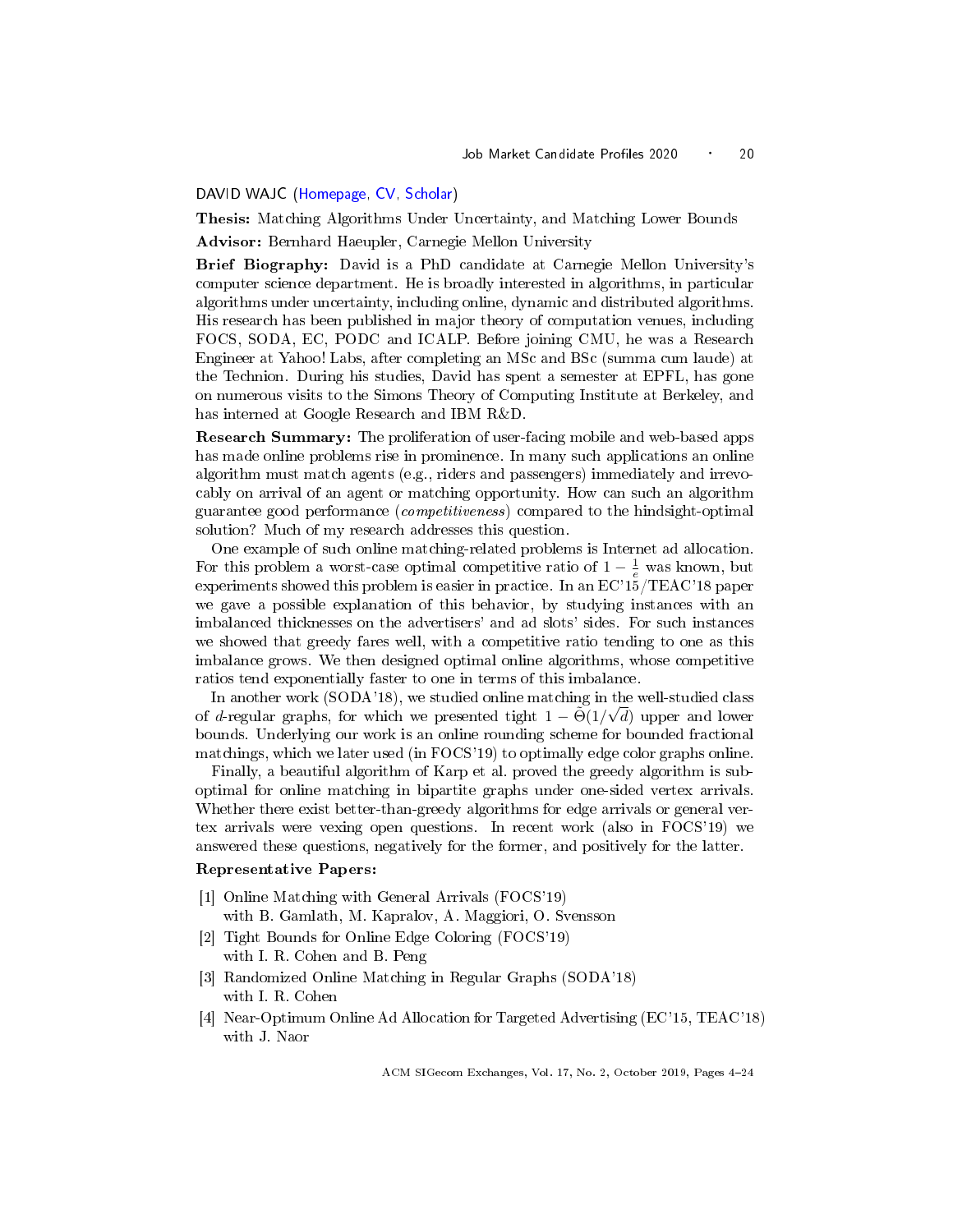#### <span id="page-17-1"></span><span id="page-17-0"></span>FANG-YI YU [\(Homepage,](http://www-personal.umich.edu/~fayu/index.html) [CV,](http://www-personal.umich.edu/~fayu/CV.pdf) [Scholar\)](https://scholar.google.com/citations?user=LhLBzWEAAAAJ&hl=en)

Thesis: Dynamics on Social Networks

Advisor: Grant Schoenebeck, University of Michigan

Brief Biography: I am currently a post-doctoral research fellow working with Grant Schoenebeck. I obtained my Ph.D. degree in Computer Science in August 2019 from the Computer Science and Engineering Division at the University of Michigan. I received the B.S. degree in Electrical Engineering with double major in Mathematics from the National Taiwan University in 2013.

Research Summary: The majority of my work involves studying the long-term behavior of dynamical systems with applications, including contagions and opinion formation on social networks, local search algorithms (stochastic gradient descent), and equilibria of no-regret learners [1, 2, 3, 4].

In a recent work [4], I study a large family of stochastic processes which contains stochastic approximation algorithm and stochastic gradient descent with a uniform step size. A key question is how this family of stochastic processes is approximated by their mean-field approximations. We provide a tight analysis: for any non-attracting fixed point in any stochastic process in this family, we show that system can escape the fixed point in  $O(n \log n)$  time with high probability. We also show that it takes time  $\Omega(n \log n)$  to escape such a fixed point with any constant probability. This result improves previous analysis of stochastic gradient descent escaping saddle points, and provide new insight on evolutionary stable strategies in evolutionary game theory.

In another work [3], I propose a family of binary opinion formation models, including several previous dynamics. I prove the tight bound on the consensus rate on the dense Erdos-Renyi random graphs when the dynamics are "majority-like." Technically, I propose a general framework that upper bounds the hitting time of homogeneous irreversible Markov chain, which is robust against small perturbation.

Recently, I also worked on information elicitation mechanisms which incentivize agents to report their signals truthfully even in the absence of verification. I made connections to variational methods in statistics which enables new information elicitation mechanisms in the continuous setting and a deeper understanding of information elicitation.

## Representative Papers:

- [1] General Threshold Model for Social Cascades: Analysis and Simulations (EC 16) with Gao, J., Ghasemiesfeh, G., and Schoenebeck, G.
- [2] Sybil Detection Using Latent Network Structure (EC 16) with A. Snook, and G. Schoenebeck
- [3] Consensus of Interacting Particle Systems on Erdos-Renyi Graphs (SODA 18) with Schoenebeck, G.
- [4] Escaping Saddle Points: from Agent-based Models to Stochastic Gradient Descent (in submission) with Schoenebeck, G.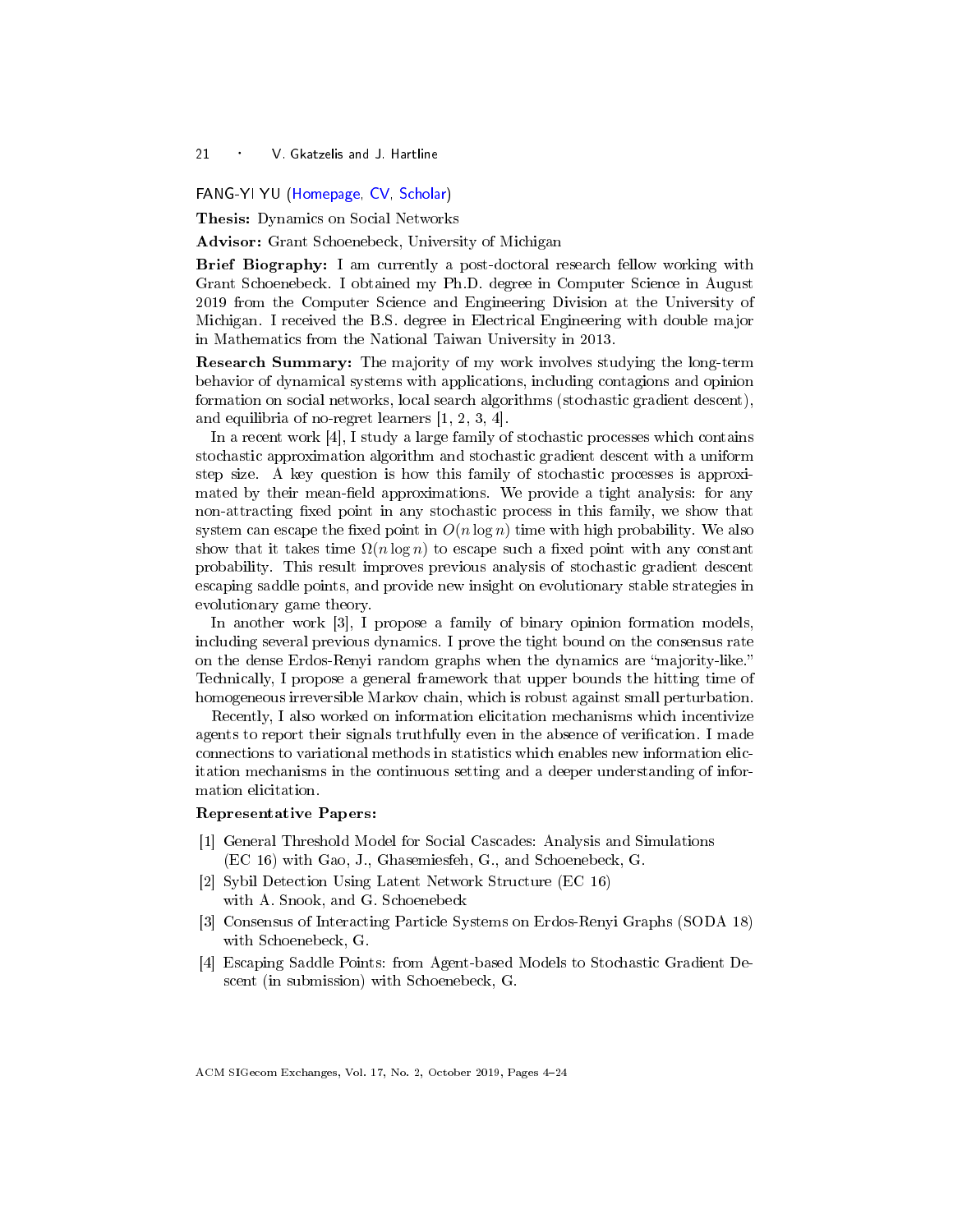#### <span id="page-18-1"></span><span id="page-18-0"></span>MANOLIS ZAMPETAKIS [\(Homepage,](https://www.mit.edu/~mzampet/) [CV\)](https://www.mit.edu/~mzampet/files/CV.pdf)

Thesis: Efficient Algorithms for Truncated and Mixture Models

Advisor: Constantinos Daskalakis, Massachusetts Institute of Technology

Brief Biography: Manolis Zampetakis is a Ph.D. student at MIT advised by Constantinos Daskalakis. His research interests include statistics, theoretical machine learning, complexity theory and mechanism design. He is a recipient of the 2018 Google PhD Fellowship on "Algorithms, Optimizations, and Market". He has interned at Google Research, NY (2017), Yahoo! Research, NY (2018) and Microsoft Research, New England (2019). He has organized workshops on complexity of total problems (FOCS'18) and on algorithms for learning and economics (WALE 2019).

Research Summary: My research is focused on how the foundations of algorithms and complexity influence other fields like Statistics, Machine Learning and Economics. I believe that these fields significantly benefit from the wide toolkit of TCS and at the same time they transform TCS by introducing new concepts and posing relevant questions that lie beyond the limit of our current understanding.

Truncated Statistics. A classical challenge in Statistics is estimation from truncated samples. Truncation occurs when samples falling outside of a subset of the support of the distribution are not observed. Truncation has myriad manifestations in all areas of the economical and physical sciences. As a simple illustration, the values that insurance adjusters observe are truncated. Indeed, clients usually only report losses that are over their deductible. In our FOCS'18, COLT'19, FOCS'19 papers, we provide the first efficient algorithms to perform statistical estimation from truncated samples in the cases of Gaussian estimation and linear regression.

Expectation - Maximization. The Expectation-Maximization (EM) algorithm, from 1977, is one of the most widely used heuristics for statistical estimation under mixture models with application to medical and economical sciences. Nevertheless, little is known about its theoretical convergence, even in the paradigmatic case of mixture of two multi-normal distributions. In our COLT'17 paper we show that in this case the EM algorithm globally and efficiently converges to the true parameters.

Complexity of Total Problems and Cryptography. An unfulfilled goal of cryptography is to build cryptographic primitives whose security is based on the hardness of a whole complexity class. The notion of NP-hardness has been proven inadequate for this purpose and hence other complexity classes need to be explored. In our FOCS'18 paper we achieve the first necessary step in this direction by identifying the first "natural" PPP-complete problem that is related to lattice-based crypto. This way we answer a longstanding open question from the seminal paper of Papadimitriou 1994 on total search problems. Our work reveals a research direction with open problems that relate complexity theory, cryptography and game theory.

#### Representative Papers:

- [1] Efficient Statistics, in High Dimensions, from Truncated Samples (FOCS 2018) with C. Daskalakis, T. Gouleakis, and C. Tzamos
- [2] Ten Steps of EM Suffice for Mixtures of Two Gaussians (COLT 2017) with C. Daskalakis and C. Tzamos
- [3] PPP-completeness with Connections to Cryptography (FOCS 2018) with K. Sotiraki and G. Zirdelis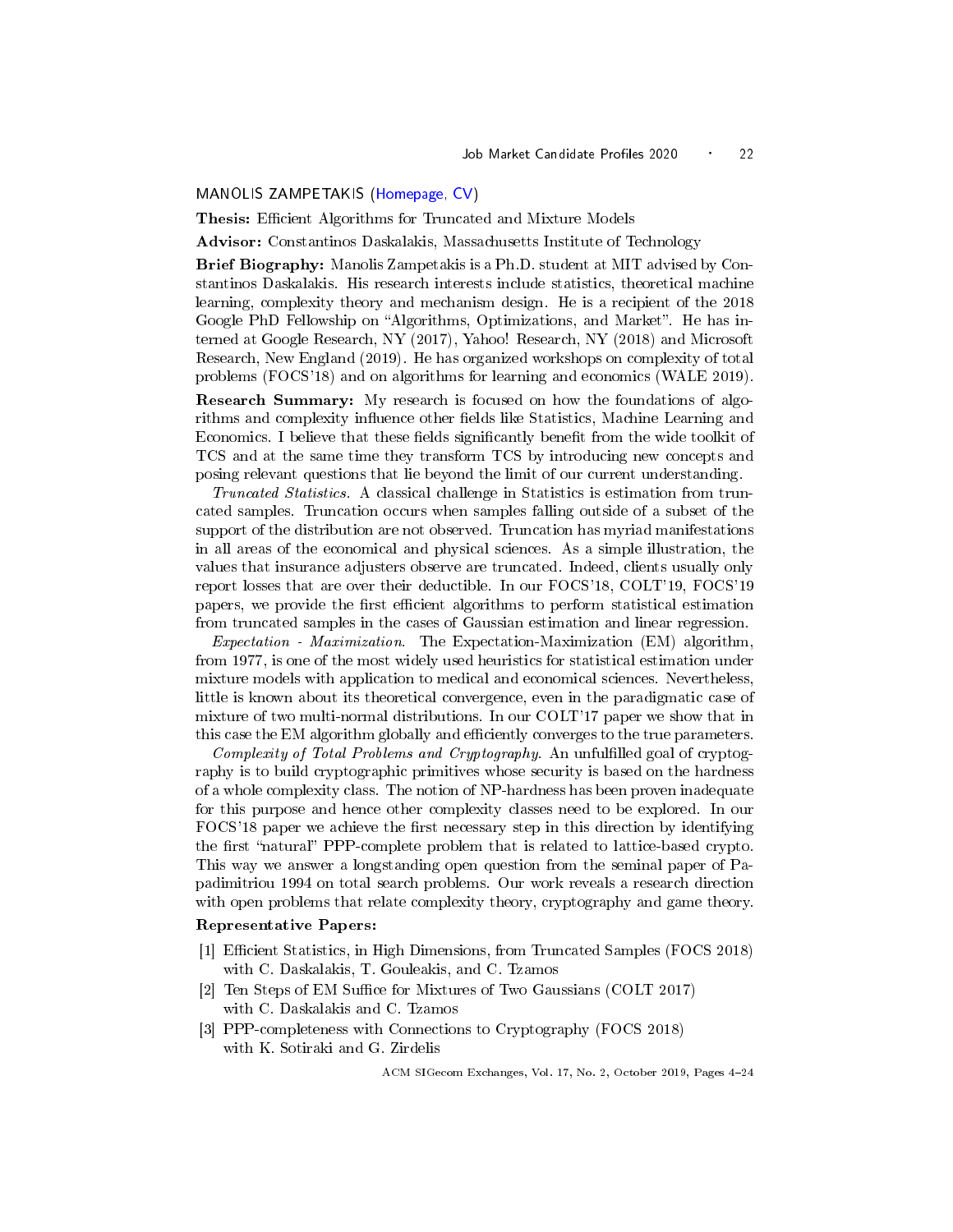Index asynchronous optimization Yixin Tao, [18](#page-14-1) blockchain Bo Li, [13](#page-9-1) cloud computing Ludwig Dierks, [8](#page-4-1) combinatorial auctions Ophir Friedler, [10](#page-6-1) complexity theory Manolis Zampetakis, [22](#page-18-1) dynamic algorithms David Wajc, [20](#page-16-1) dynamic auctions Yuan Deng, [7](#page-3-1) dynamical systems Fang-Yi Yu, [21](#page-17-1) fair division Biaoshuai Tao, [17](#page-13-1) Bo Li, [13](#page-9-1) Rupert Freeman, [9](#page-5-1) Yixin Tao, [18](#page-14-1) inference Aleck Johnsen, [12](#page-8-1) influence maximization Amin Rahimian, [14](#page-10-1) Biaoshuai Tao, [17](#page-13-1) information elicitation Fang-Yi Yu, [21](#page-17-1) Rupert Freeman, [9](#page-5-1) learning & data science Nikhil Garg, [11](#page-7-1) machine learning Manolis Zampetakis, [22](#page-18-1) Navid Azizan, [6](#page-2-1) market design Ludwig Dierks, [8](#page-4-1) Navid Azizan, [6](#page-2-1) Nikhil Garg, [11](#page-7-1) Ophir Friedler, [10](#page-6-1)

market efficiency and dynamics Yixin Tao, [18](#page-14-1) matching David Wajc, [20](#page-16-1) matching markets Ali Shameli, [16](#page-12-1) mechanism design Aleck Johnsen, [12](#page-8-1) Ali Shameli, [16](#page-12-1) Ariel Schvartzman Cohenca, [15](#page-11-1) Bo Li, [13](#page-9-1) Manolis Zampetakis, [22](#page-18-1) Ophir Friedler, [10](#page-6-1) Yuan Deng, [7](#page-3-1) menu complexity Ariel Schvartzman Cohenca, [15](#page-11-1) networks Navid Azizan, [6](#page-2-1) online algorithms Bo Li, [13](#page-9-1) David Wajc, [20](#page-16-1) online learning Yuan Deng, [7](#page-3-1) online markets Aleck Johnsen, [12](#page-8-1) online platforms Nikhil Garg, [11](#page-7-1) operations research Ludwig Dierks, [8](#page-4-1) optimization Navid Azizan, [6](#page-2-1) peer grading Alexandros Voudouris, [19](#page-15-1) price of anarchy Alexandros Voudouris, [19](#page-15-1) pricing Navid Azizan, [6](#page-2-1) prior independence Aleck Johnsen, [12](#page-8-1) queuing theory Ludwig Dierks, [8](#page-4-1)